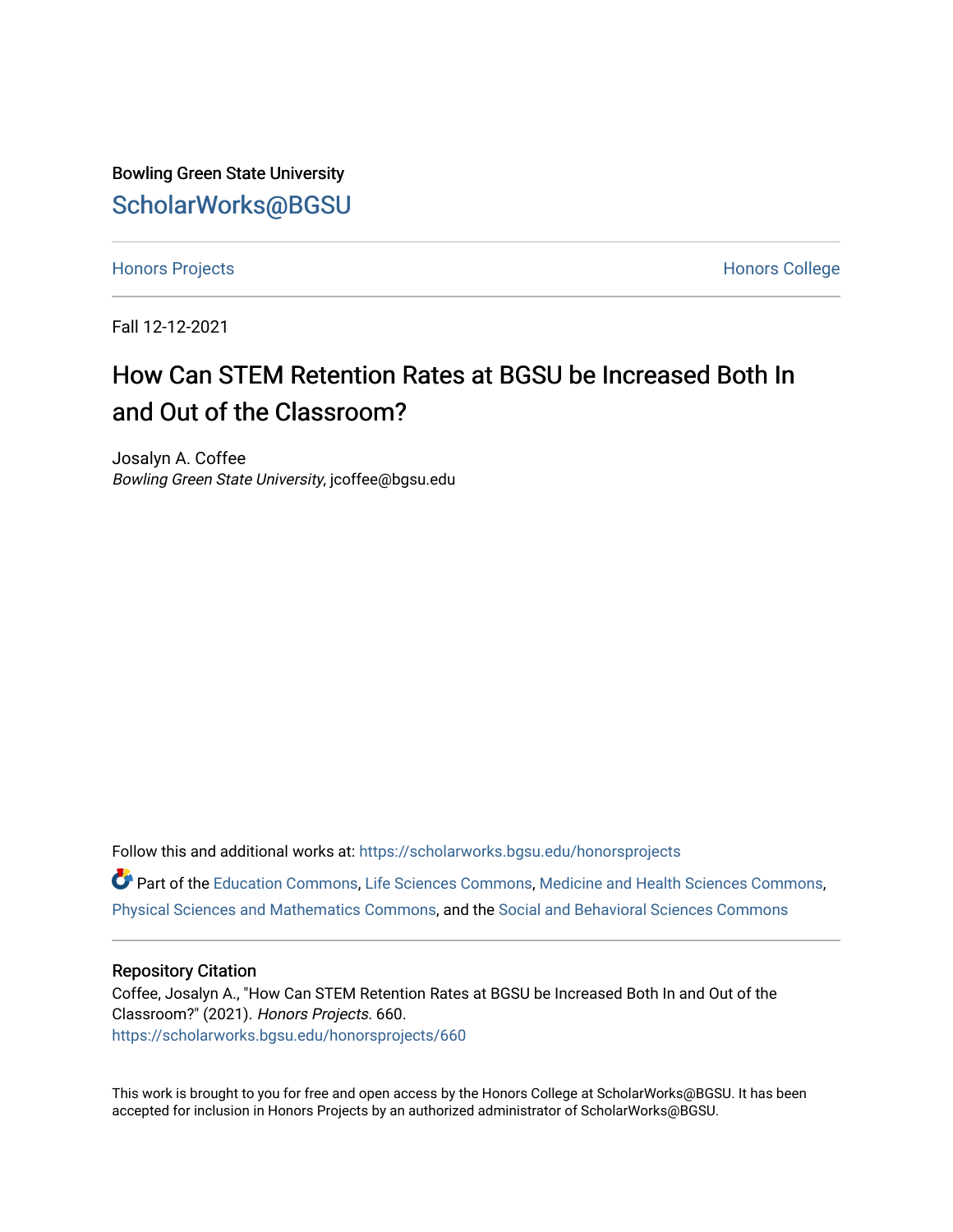# **HOW CAN STEM STUDENT RETENTION RATES AT BGSU BE INCREASED BOTH IN AND OUT OF THE CLASSROOM?**

# **JOSALYN A. COFFEE**

# **HONORS PROJECT**

Submitted to the Honors College

at Bowling Green State University in partial fulfillment of the

requirements for graduation with

# **FALL SEMESTER 2021**

Siobhan Shay, PhD, Chemistry, Advisor

Staci Freeworth, EdD RD, Food & Nutrition, Advisor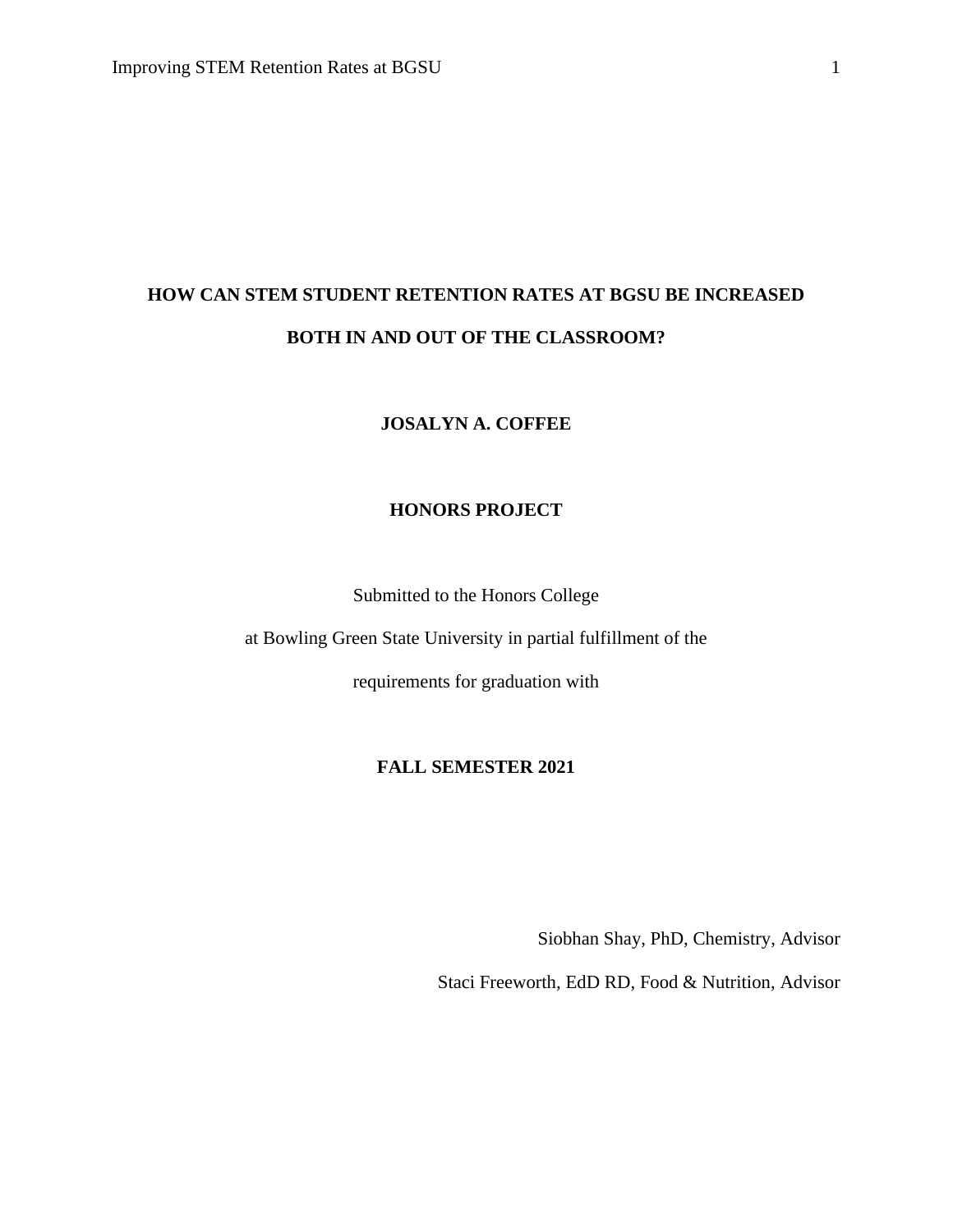#### **Abstract**

Previous research in STEM student retention rates showed a gap in knowledge regarding why this group of student experience higher rates of burnout than other groups of students. This study investigated the barriers STEM students at BGSU experienced. A survey was sent out to STEM and non-STEM students alike that asked questions regarding student's personal history before attending BGSU, their course experiences at BGSU, and the levels of support they have outside of BGSU. The survey data showed that there was little difference in the rates that students switch majors solely based on being in the STEM field. The data did show that many healthcare related fields in STEM were affected more by COVID-19 than other fields of study. Survey results also revealed that underrepresented students did not access resources on campus at the same rate. For example, first-generation students used counseling center resources at a disproportionately lower rate than continuing-generation students. Proposed changes that BGSU could make to lend students more support on campus and bridge the gaps underrepresented students experience in access to resources and support were made. Some of these changes included creating private, quiet spaces on campus that students could use to access the resources already implemented at BGSU, creating a peer mentorship program so students can support one another, and employing an outreach program through to the counseling center to take the first step to reach out the students in need.

*Keywords*: STEM, undergraduate students, underrepresented students, survey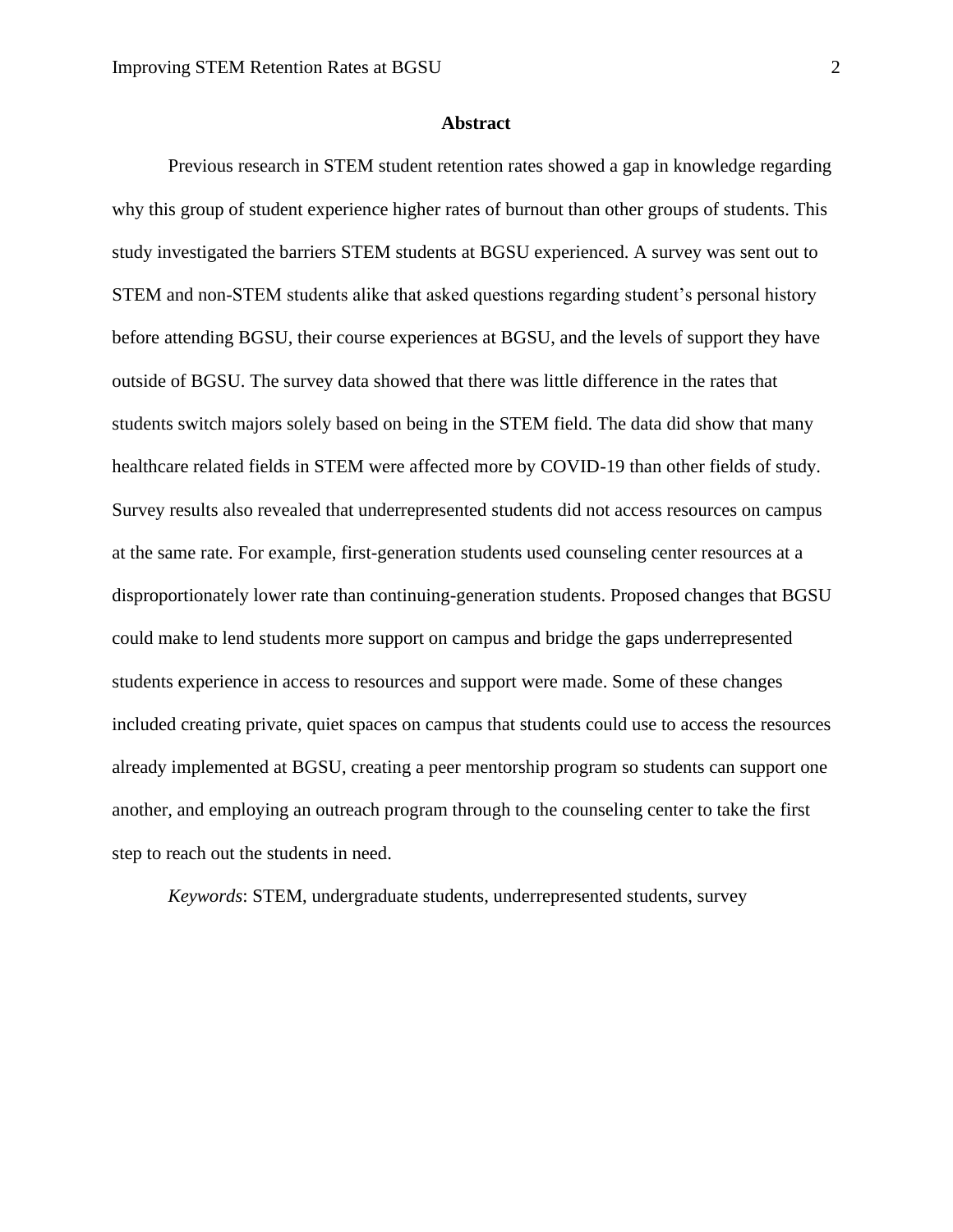#### **Research Questions**

Previous research on undergraduate students in the science, technology, engineering, and mathematics (STEM) fields show a much higher rate of burnout and loss of motivation when taking unsupportive gateway courses early in their academic career (Robinson et al., 2019). This research seeks to investigate this topic further on Bowling green State University's (BGSU) campus. Why do STEM students switch majors? Are the classes too difficult? Do they have the resources available needed to succeed? Do they simply not have the motivation to persist in the major? Even with all the knowledge that has been gathered regarding STEM retention rates and motivation, there are still gaps in this information that needs to be further investigated.

Many students pick a STEM major to pursue a career in that respective field resulting in about 18% of bachelor's degrees being held in STEM fields according to the National Center for Education Statistics in 2015-16. But what makes them change their dreams? Do they simply change their mind or are their dreams crushed? This study will investigate how the students at BGSU feel about the support they have in both their personal life and from the university. It will further investigate how this support affects their success at reaching their goals. By sending out a survey to BGSU students, my aim is to narrow down why students change career paths after entering gateway STEM courses and to see if there is a difference in STEM and non-STEM motivation to persist in their chosen major between STEM and non-STEM students. Future goals can be developed and pursued focusing on new ways to support students' personal and academic careers. With the results of this research, I hope to be able to suggest resources based on student feedback that BGSU can continue to build upon on campus and ways that class pedagogy can be reconfigured to further support the underrepresented students on campus.

## **Literature Review**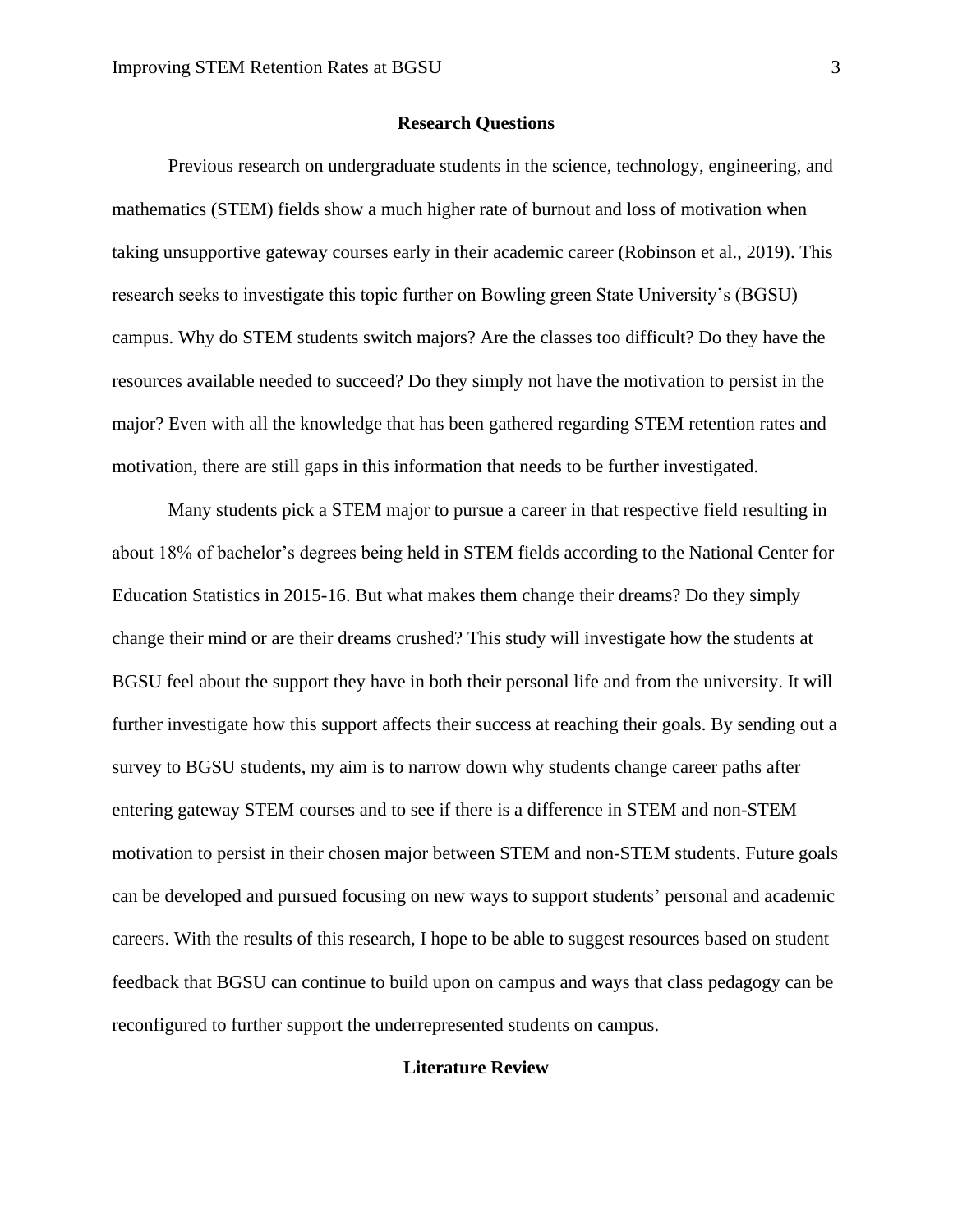In college, students thrive from support both in and out of the classroom. Undergraduate support or lack of support can be seen in various ways. In the classroom, students find support in being able to choose which classroom they want to be in based on how they learn best (Kiessling et al., 2003) and by being motivated to learn through engaging material (Belland et al., 2013) and learning techniques (Tien et al., 2002). Outside of the classroom, there are two main areas where students can get support from: resources from the university and the people in the student's life (friends and family). Studies have shown that students who have more parental support in their college years are more successful (Pedersen, 2017) than those who do not. Students who do not have a parental support system that encourages academic success are those who are already facing more challenges, like first generation college students, whose family may not understand the workload or commitment that college requires (Gaudier-Diaz et al., 2019). From the university, students could potentially find support in on-campus resources, such as research projects, giving students hand on experience and validating their feeling of being a scientist (Stanford et al., 2015; Starr, 2018).

While undergraduate research through the university can support students, it does not reach all students equally. The underrepresented students can be those who are racial minorities, women, first-generation college students, and those who are affected by judgement and biases that hold them back from pursuing a STEM career (Leaper and Starr, 2018; Starr et al., 2020). The underrepresented students need additional resources to succeed, particularly in the STEM field, that are not normally offered (Harackiewicz et al., 2014). One technique that has been used by Harakiewicz et al. to help combat the gap in the system is a self-affirmation technique. Students write down positive attributes about themselves prior to completing a task or assignment in an environment where they might have experienced stereotypes about their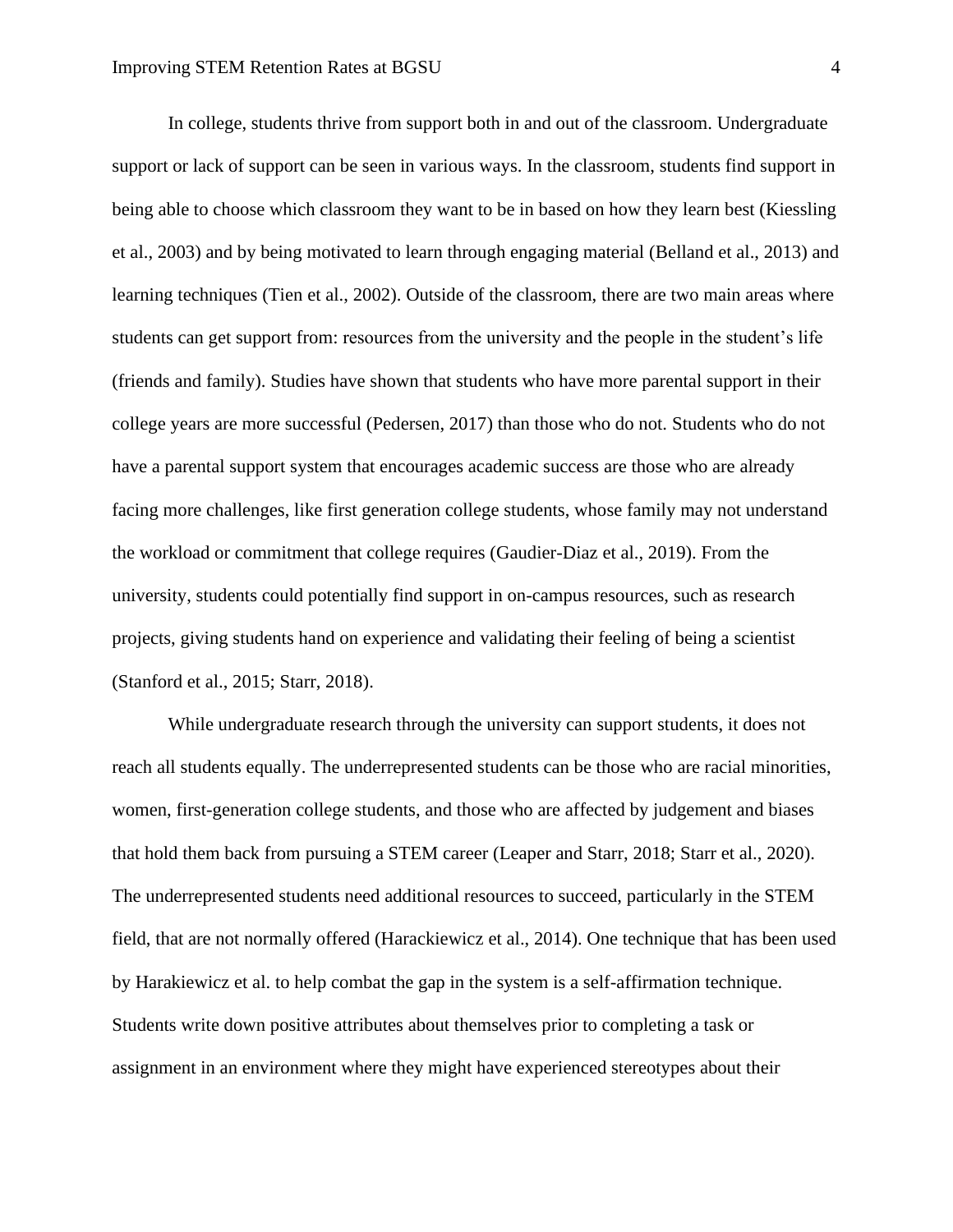identity. This resource is something that would benefit underrepresented students specifically since it helps to combat the negative effects of biases that students face in the classroom while all students could participate so no single group would be singled out (Harackiewicz et al., 2014).

There are other biases that hold students back from reaching their full potential as well. Female students have reported feeling that some STEM careers would hinder their ability to have a family and therefore chose to pursue different careers and majors so that they can still have a family (Starr et al., 2020). Other observed biases include people being less romantic or less capable of empathy among those who chose STEM as a field of study (Starr et al., 2020). Additional studies found that sometimes the biases are sourced directly from the classroom or school as observed through not feeling like a validated scientist (Starr, 2018) or through sexual harassment or gender-based biases (Leaper and Starr, 2018).

Success in the STEM field and other areas of undergraduate study comes from intrinsic and self-motivation of the student. When instructors show students that they are still learning and willing to grow in their field of study, their students are more likely to put in the effort to continue to grow their knowledge base as well (Richardson et al., 2020). A student's motivation drives everything they do, and thus leads to their success or downfall in schooling. Studies have shown that higher levels of motivation lead to higher success levels in engineering students first two years of undergraduate schooling (Robinson et al., 2019). Robinson et al. studied the classes first year engineering students took and how these courses affected the values the students had about their learning. They found that if students started in more supportive gateway courses, they were more likely to hold onto the utility and attainment values of the information than if they took the class later in their undergraduate career (Robinson et al., 2019).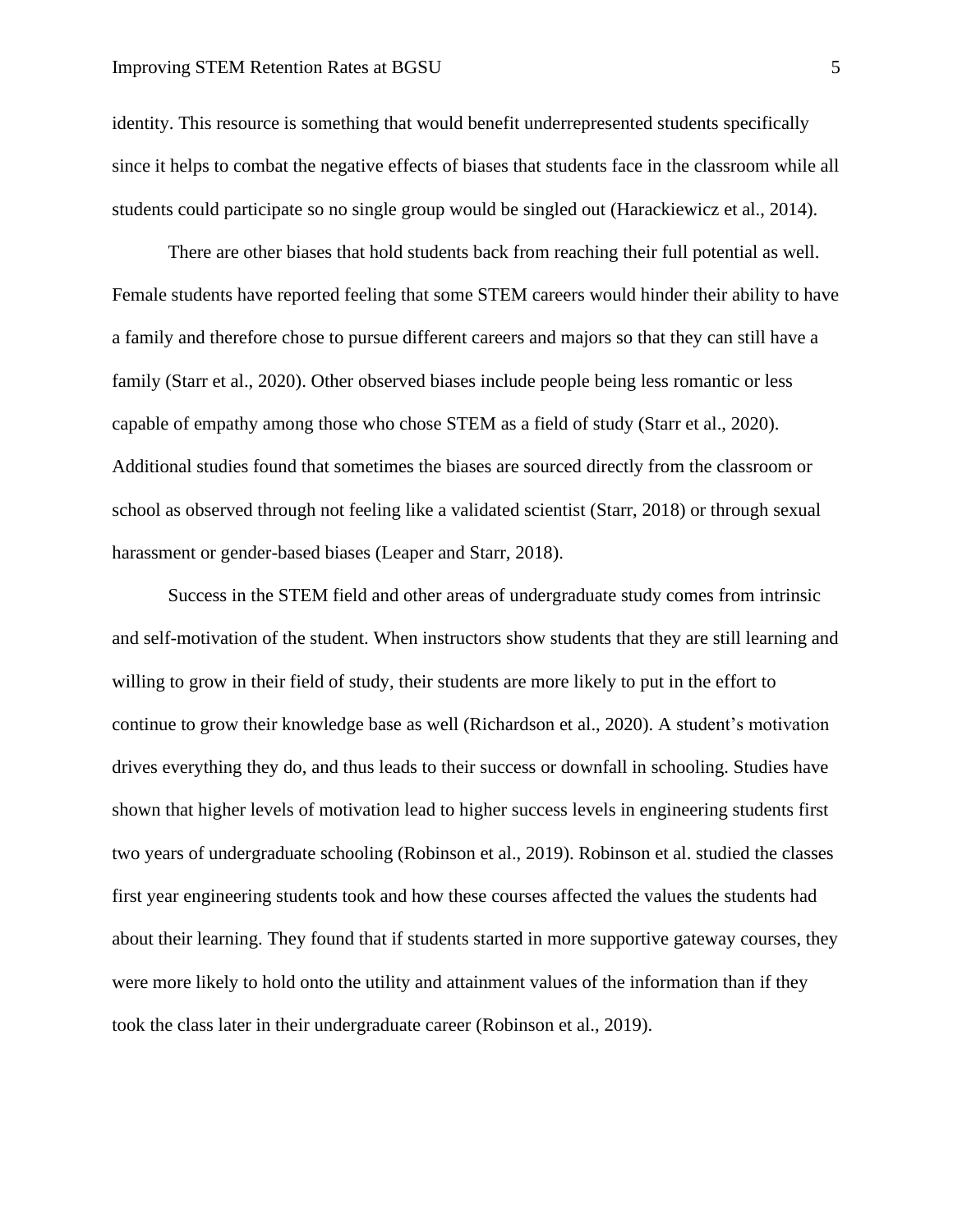While it has been proven that all these problems exist in undergraduate schooling, there is still a gap in knowledge on how to remediate these issues and how to best support the students based on their wants and needs. It is the aim of this study to further understand the effects of biases and the support or lack of support BGSU students receive both in and out of the classroom.

#### **Methods**

A Qualtrics survey was used to better understand how students at BGSU feel about their levels of support on and off campus. This survey, titled *How to Help Students Succeed,* was approved by the BGSU Institutional Review Board on October  $21<sup>st</sup>$ ,  $2021$ , as an exemption category 2 submission. *How to Help Students Succeed* asked BGSU students a variety of questions about their personal history before attending BGSU, their course experiences at BGSU, and the levels of support they have outside of BGSU. Please see Appendix A for a full list of the survey questions.

The survey went out to professors that I contacted via email who then posted the survey to their canvas shells or sent the information out to their students. Professors were picked based on the classes they taught. Emails went out specifically to professors who mainly taught BG Perspective courses, classes that students took early in their major, and classes that used the LA model. My main goal was to reach as many students as possible from a variety of majors. Students were not required to answer every question, only questions that they felt comfortable answering and that applied to them. They accessed the survey via a link that they either saw on their course website, in an email from a professor, or from the Honors College canvas shell.

# **Survey Questions**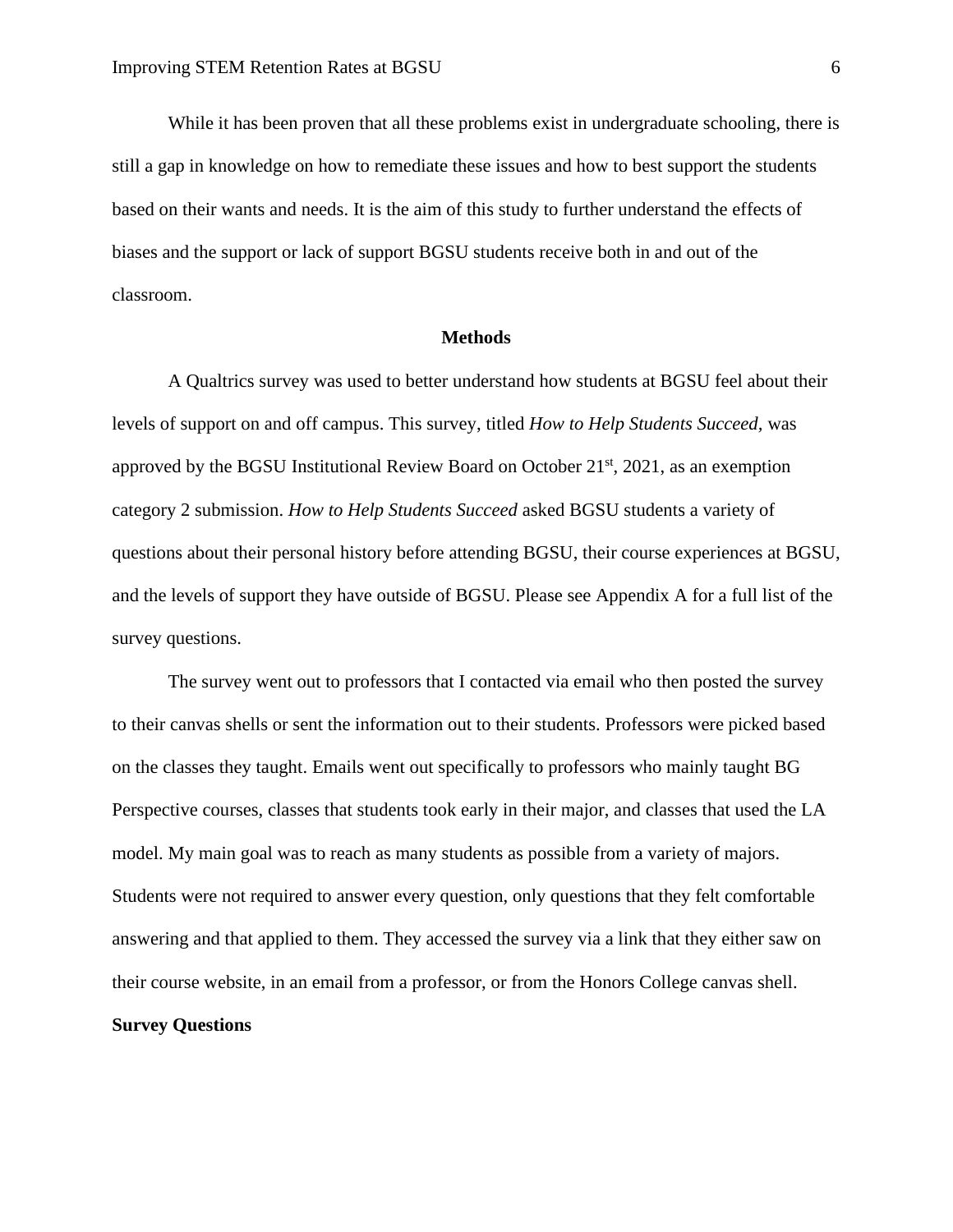The beginning of the survey asked many quantitative questions to better understand if the subjects were STEM majors, non-STEM majors (Question 6), how long they had been at BGSU (Questions 3-4), and if they were a first-generation student or continuing generation student (Question 5). I also asked for the student's gender identity and ethnicity (Questions 1-2). These questions allowed me to better understand the ratios of underrepresented students that answered my survey to base my conclusions on. Additionally, respondents filled out information about their highest levels of math and science taken in high school (Questions 21- 22), their ACT score (Question 24), and their high school GPA (Question 23). This gave me a better insight on student's academic performance did prior to coming to BGSU.

Students who took the survey also had the opportunity to answer whether they have switched majors and if they did, did they switch out of or into STEM from a STEM or non-STEM major (Questions 7 -8). The next set of questions asked whether students have participated in research (9-11), as students who have participated in research tend to better understand their field of study and usually within the STEM field, feel more validated as a scientist (Starr, 2018), so they are less likely to switch majors. A series of lab questions aimed at students who had taken a lab credit sought to better understand how student learning in the lab was impacted by the attached lecture course. This series of questions also looked into student's opinion on the grading of the lab and lecture course (16-20). Another section of questions was dedicated to problem-based learning. Students were asked if they had been in a problem-based classroom and a classroom with learning assistants (Questions 12-15, 35).

Subjects also answered scaled questions seeing how much or how little they agreed with statements regarding experiencing biases in their field of study and if biases pushed them away from other areas of study (Questions 32). The data from these questions were not strictly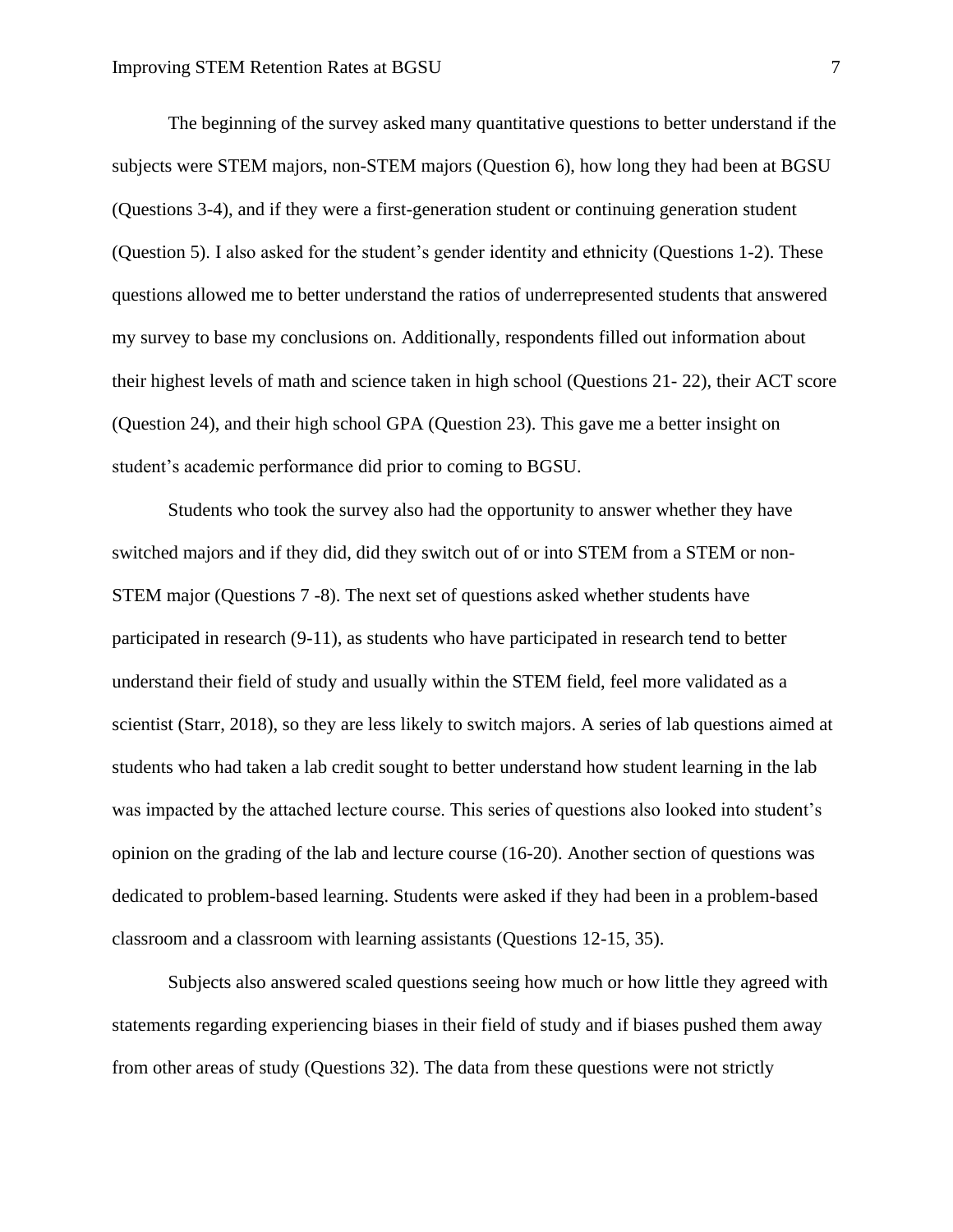multiple choice, so it gave a lot of information about how different groups a people felt regarding biases. Students were also asked a rated question about how respected they feel by their professors and if they are willing to accept feedback from students about the course (Question 33).

The qualitative questions in the *How to Help Students Succeed* Survey started by asking subjects how COVID-19 has affected their classes for their career and their career choice outside of the classroom. Students were also asked to elaborate on how supported they felt by both campus resources and by family and friends in their personal life (Questions 29-31). These survey questions helped me to have a better understanding on the levels of support students were receiving and how this has affected their classes, major, academics, and relationship with their field of study.

#### **Survey Analysis**

To analyze the survey results, I used standard statistics such as averages, percentages, and Excel Pivot tables to better understand the relationship between quantitative data. I read through qualitative data several times to identify trends. Using the study data, I was also able to compare percentages to better understand the differences in answers different groups of students. The Pivot tables allowed comparisons between responses, such as first-generation students that switched majors and continuing-generation students that switched majors. Some of these question comparisons decreased the number of responses because not every survey participant answered every question. Qualitative data responses were treated in a similar way being categorized into two or three groups, putting answers with the same tone and feelings together. These categories created themes for the qualitative data and provided context and depth too quantitative data.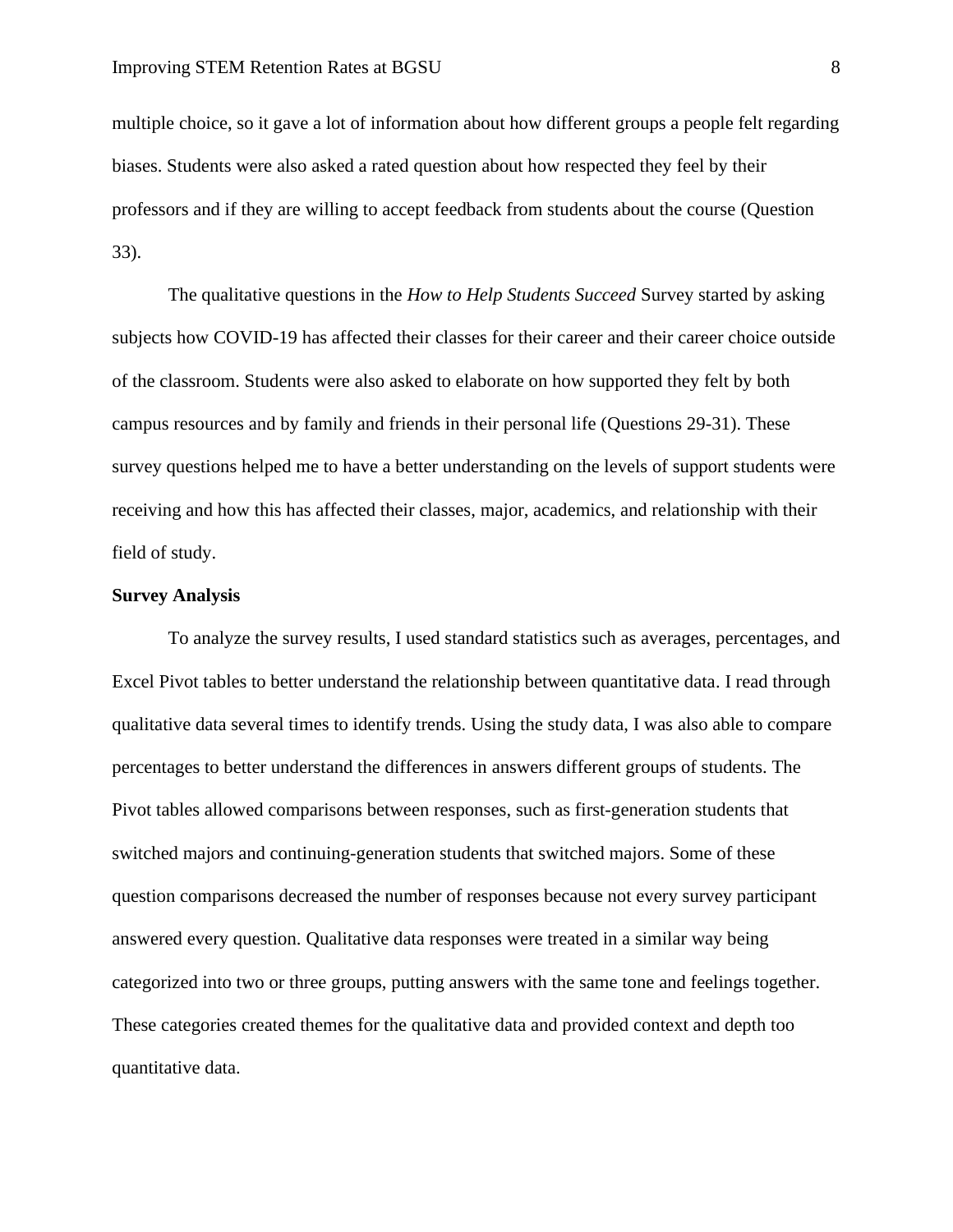#### **Results and Discussion**

#### **Switching Majors**

While there were 205 responses to my survey, there were not 205 answers to every question because some of the questions did not apply to every student. Some participants were only willing to fill out the multiple-choice questions, and this could have been due to the time they had available to fill out the survey, or because they were just no longer interested in the questions. Many of the professors I reached out to taught Introduction to Writing courses, which is mainly taken by first year students. Due to this, I think many students wanted to say they took the survey, but only clicked through the questions without taking the time to fill them out. I also saw very few responses to question 7 referring to students who have switched majors. According to withfrank.org, about 80% of students change their major, but in my survey only 22% of students reported having switched majors. This contrast with the existing literature was likely due to my subject base primarily being first year students, about 73% of the students. These students have not had the time at BGSU yet to consider changing their major (Figure B1).

#### *First-Generation vs Continuing Generation Students*

When comparing first-generation students who switched majors to continuing-generation students who switched majors, I found that of the 40 students who reported having switched majors, 33% of those students were first-generation students. Of the students who look the survey, 33% reported being first generation students. Since the rate of students switching majors who also identify as a first-generation student match, based on this survey we can say that firstgeneration students at BGSU do not switch majors at a disproportionately higher rate than continuing-generation students.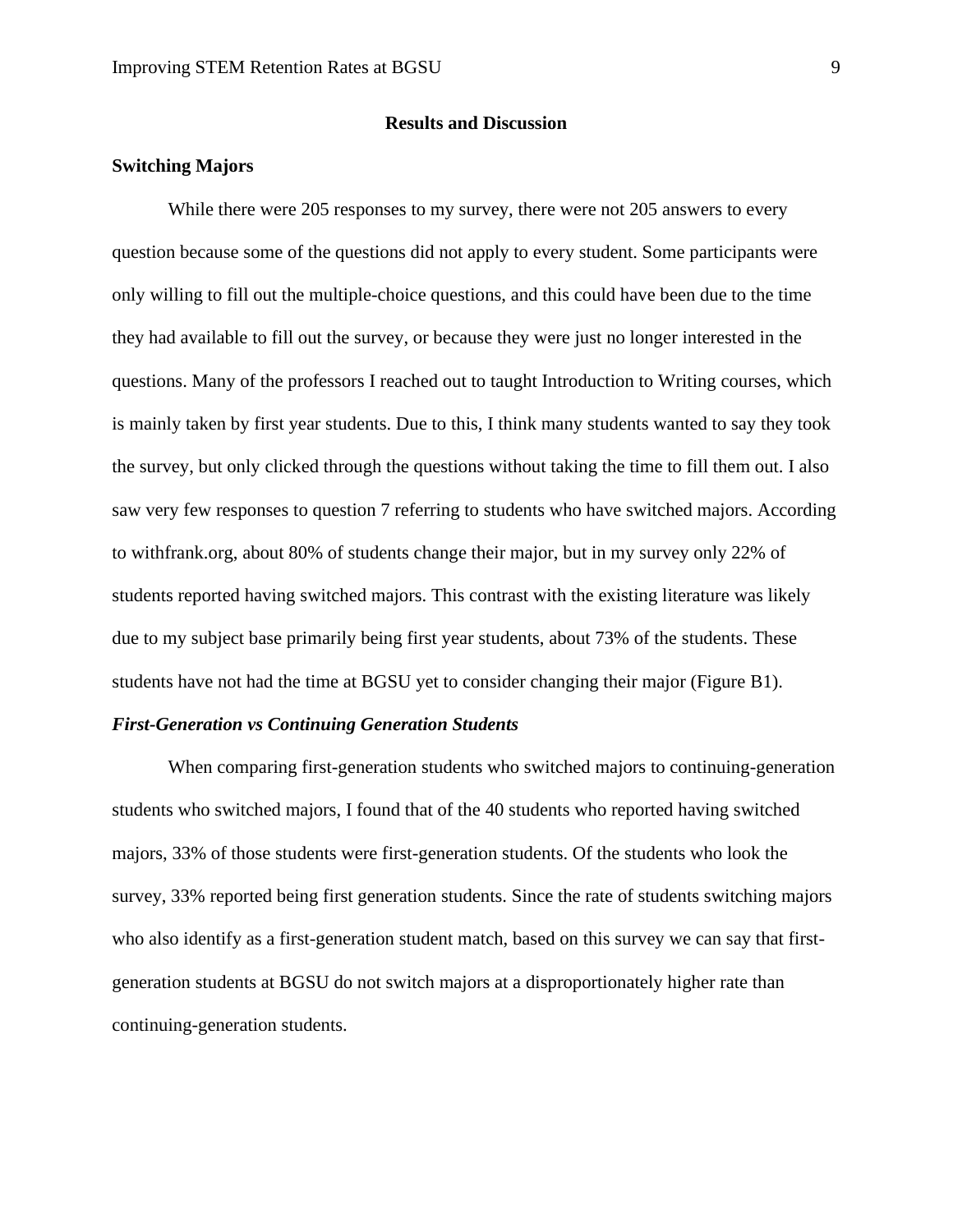Looking at the students who specifically reported switching majors, we see that most continuing generation students who switched majors stayed within the non-STEM or STEM field they were originally in. But in the first-generation students, we see an almost equal rate of change between students switching out of their current field of study (non-STEM to STEM or STEM to non-STEM) and switching majors within their current field of study (STEM to STEM or non-STEM to non-STEM) (Figure 1). Based on this data, first-generation students have a lot more variability in the majors they switch out of and to and are more likely than continuinggeneration students to switch out of STEM majors. This could be from a lack of support on campus or off campus (Gaudier-Diaz et al., 2019; Harackiewicz et al., 2014).





*Note.* Comparing questions 5 and 8 from Appendix A, this graph shows the difference in rates that first-generation students and continuing generation students switch completely out of their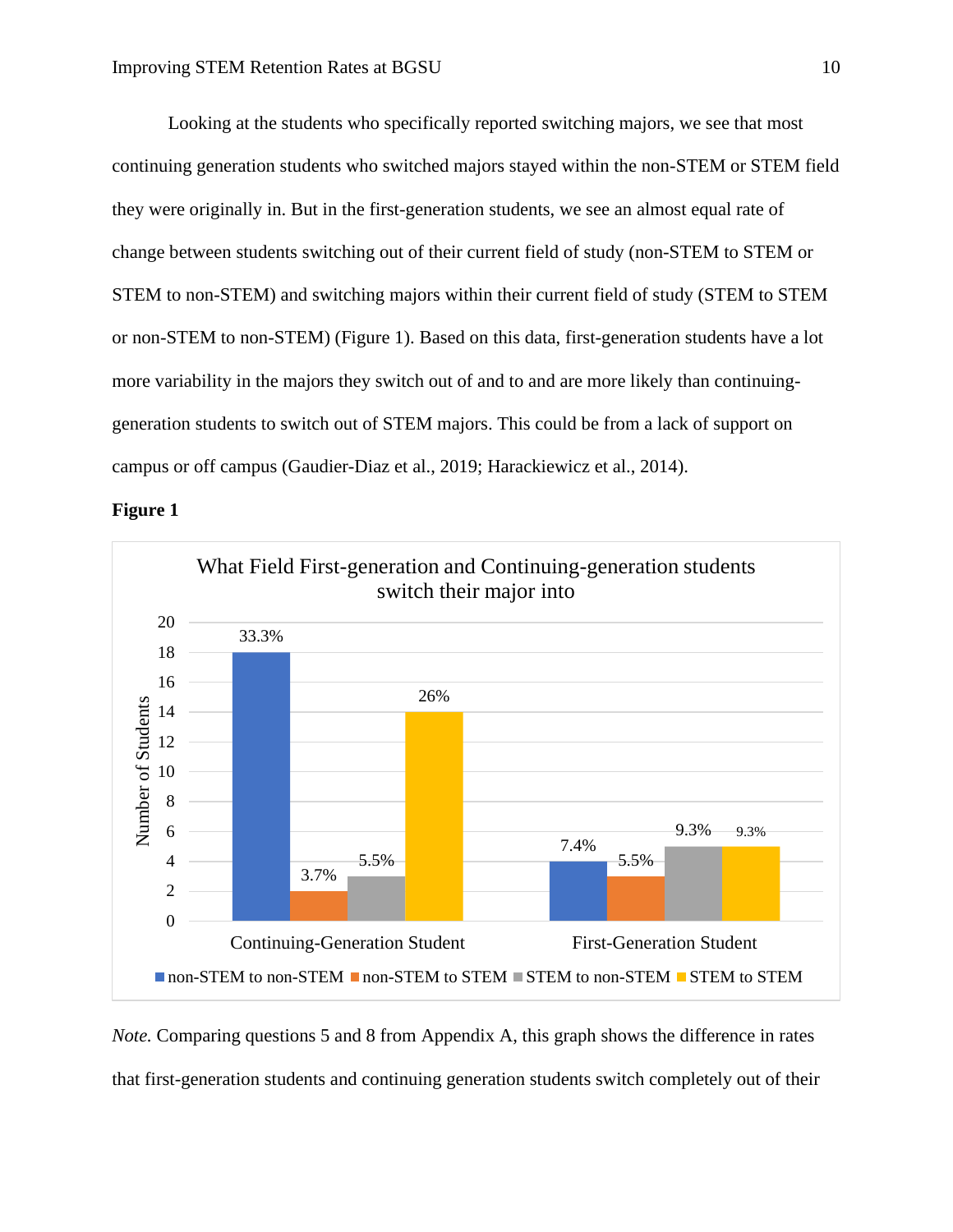field of student (STEM to non-STEM and non-STEM to STEM) and switching within their current field of study (STEM to STEM and non-STEM to non-STEM). First-generation switch into similar fields of study and to different fields of study at an almost equal rate compared to continuing generation students who stay within the current field of study at a much higher rate.

#### **Undergraduate Research**

Research has established that students who participated in undergraduate research were expected to switch majors at a lower rate due to feeling more validated in their field of study (Starr, 2018). From the data obtained from the survey, I found that students who participated in research at BGSU were just as likely as students who did not participate in research to switch their major. Students had about a 22% chance of changing their major regardless of their participation in research (Figure 2).



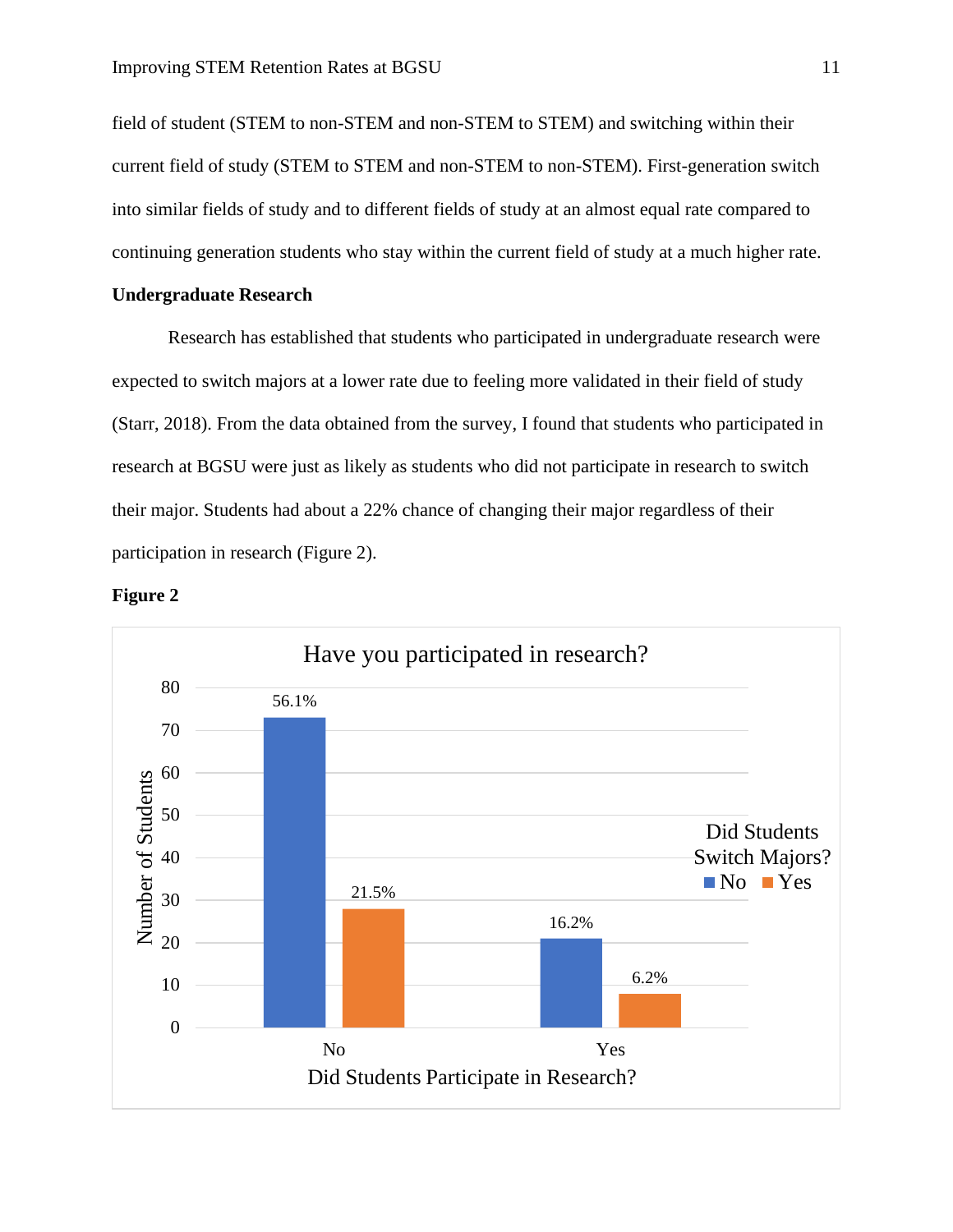*Note.* This graph shows the relationship between questions 7 and 9 from Appendix A. A similar ratio between the left two bars of students who did not participate in research and the right two bars of students who did participate in research can be seen. This helps to show that student's involvement in undergraduate research did not change the rates at which students switched majors.

While this data likely reflects the percentages of students at BGSU who have participated in research compared to those who have switched majors, the numbers could have been skewed. Question 9 asked students if they had participated in research and if that research was related to their major. Some students who did participate in research might have answered no or not at all because the research did not pertain to their major. This could have skewed the results and resulted in fewer students responding to the question than have participated in research at the college level.

#### **Class Style Preference**

Question 35 prompted students to consider how they best learn in the classroom. Many students prefer to pick which type of class style they would like to learn in (Kiessling et al., 2003). For the subjects first pick, they were the most likely to pick a problem-based classroom. Students most preferred second choice was the LA model. And the most picked third option was a lecture-based classroom. While some students did prefer a lecture-based classroom, it was the third option pick (Figure B2).

#### **Effects of COVID-19**

There was a wide range of answers for how COVID-19 has affected students views on their career choice and major (Question 25). Overall, students who felt that COVID-19 has affected their view on the major, expressed that they were more aware of what can happen in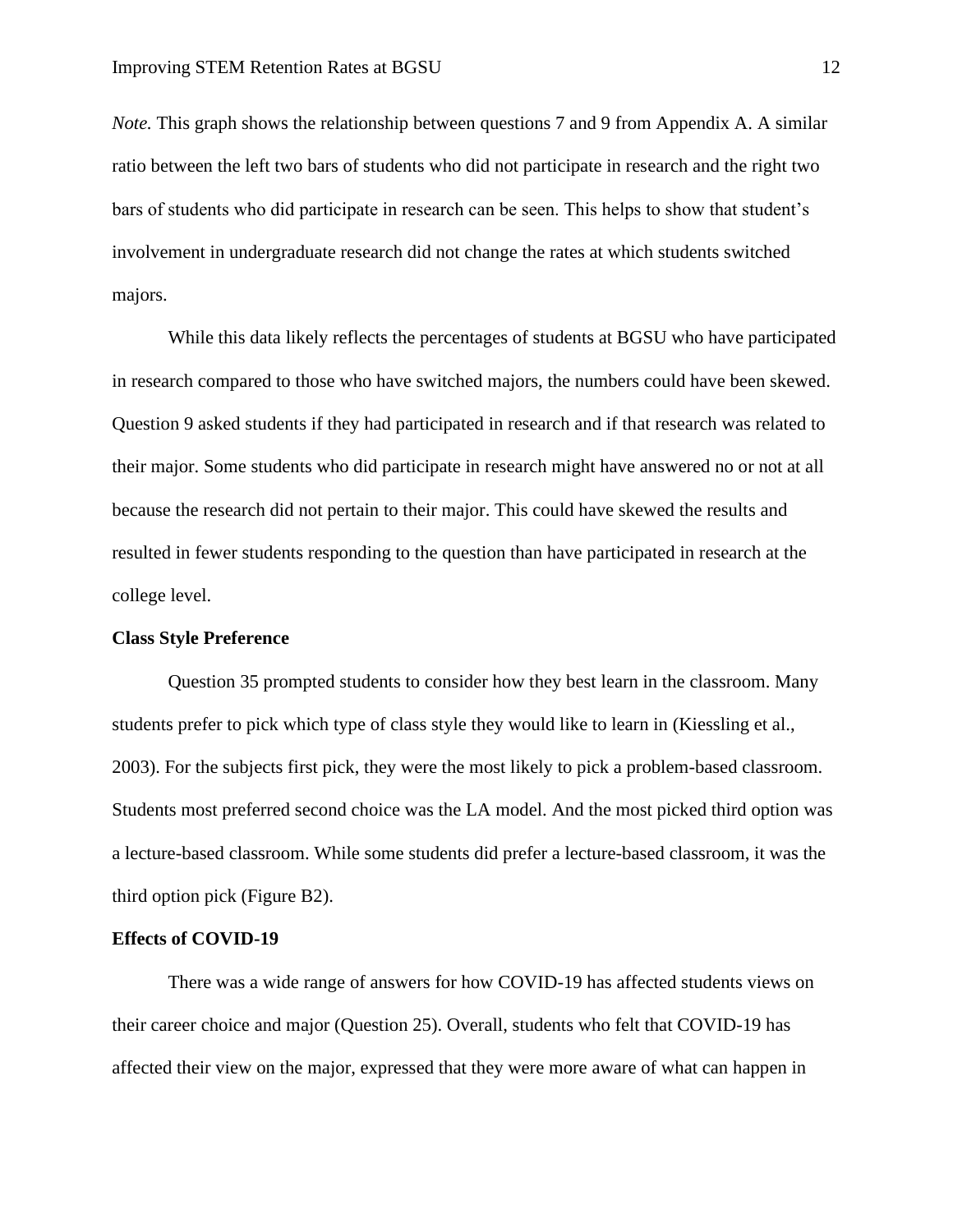their field of study. Many students realized how much work might have to go into their future job and the potential dangers they could be exposed to. One subject said, "it's given me a whole different outlook into nursing." STEM students in the healthcare field have had more of an eyeopening experience than other career fields affected by COVID-19 (Table B1). While other fields like teaching have had a lot of changes, in healthcare there have been huge changes to both the work environment and the patients being treated. Patients are dying at a might higher rate due to COVID-19 which is extremely difficult for healthcare workers to see and go through every day. Healthcare worker's chance of dying just from being on the job is also a lot higher due to COVID-19. The combination of new risk factors and the change in the environment of the job have just greatly changed, and it has caused a change in perspective that not many other fields besides healthcare have experienced to the same degree.

Even more students felt their views were unaffected by COVID-19, but also acknowledged that there are new challenges in their field even if it did not persuade them to change their perspective. A student who felt their views were unchanged commented, "It makes my dream job difficult, but not impossible," seen in Table B1. Feedback from question 26 also reflected this split of student's feelings. Many subjects did not like online courses and felt remote learning was more of "a chore compared to in-person." Others still preferred in-person courses or felt it was "useful having a mix between in person and online classes" but did not feel their views on their career choice were changed because of it (Table B2). Question 27 prompted students to consider their feelings based on how the lives of the people in their future jobs have changed. For some, the changes that have resulted from COVID-19 made their job more appealing. Many jobs have shifted online, and one student's take is that the pandemic is "the best thing to happen to public accounting" so that accountants can work from home or anywhere with a computer. Other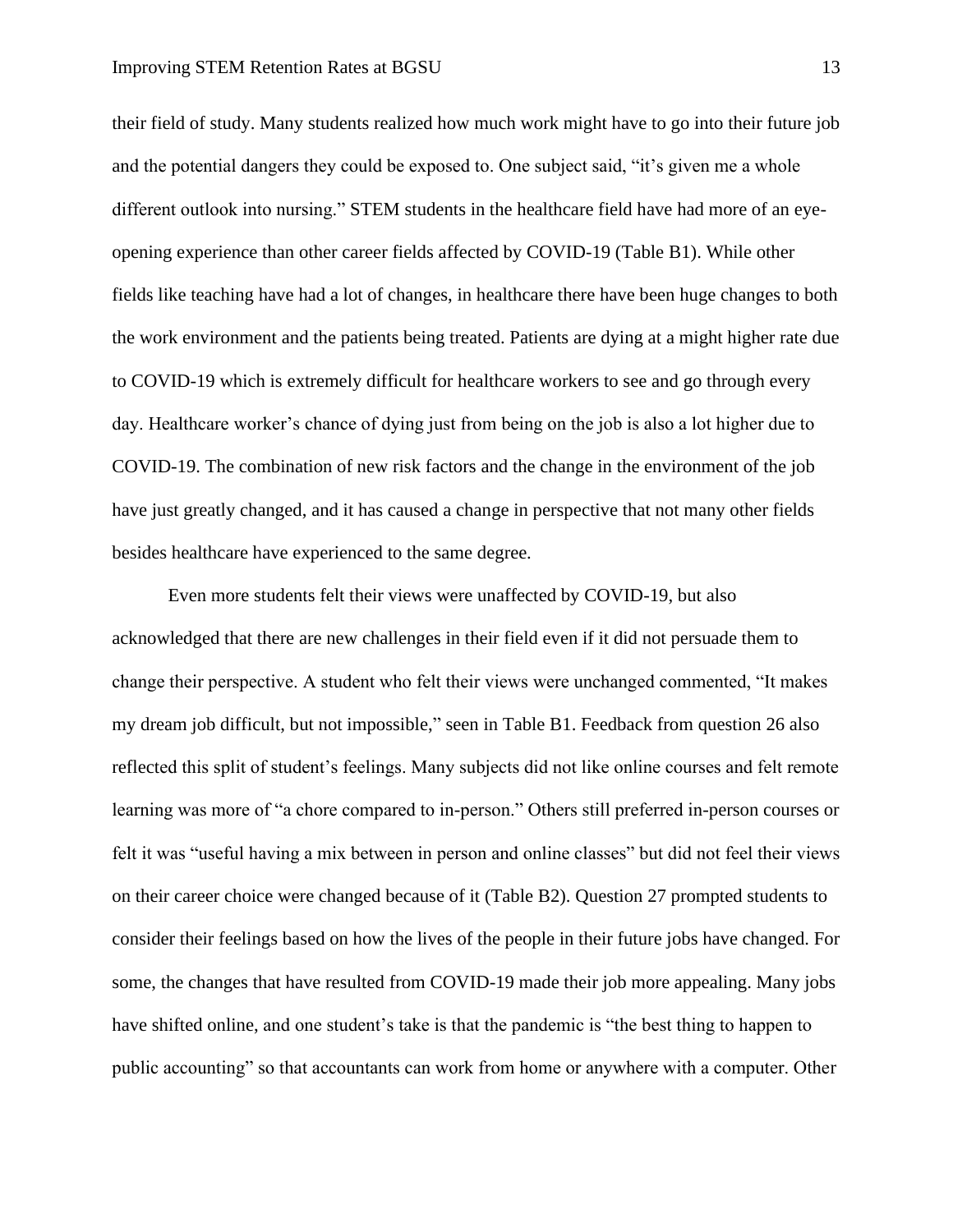students "haven't thought about" the effects on people currently in the field and some have realized that they "could die from trying to save" others in their future career (Table B3). Students who mentioned their choice of going into the medical and teaching fields had stronger opinions on how COVID-19 has changed their views compared to students who did not mention their career path.

#### **BGSU Resources**

#### *Resources Used*

Students also reported what resources on campus they used in question 29. Most commonly, students used academic resources such as office hours, the learning commons, and reaching out to their professors and advisors. A smaller number of students also reported using the counseling center. When I compared the number of continuing-generation students to firstgeneration students who mentioned the counseling center in their answer, 4 of the students were first-generation students and 15 were continuing generation students. Of the students who participated in the survey, 33% of the 196 students that answered question 5 were firstgeneration students. The number of first-generation students that mentioned using the counseling center was only 22% of the 19 students that mentioned using counseling services. I would have expected that about 1/3 of the students who mentioned the counseling center in their question 29 answer to have been first-generation students since 1/3 of the students who participated in the survey were first-generation students. This means that first-generation students use the counseling center at a lower rate than continuing-generation students on campus. If firstgeneration students were using counseling services at the same rate as continuing-generation students, the survey data would have shown the same ratio of first-generation students using counseling services as taking the survey.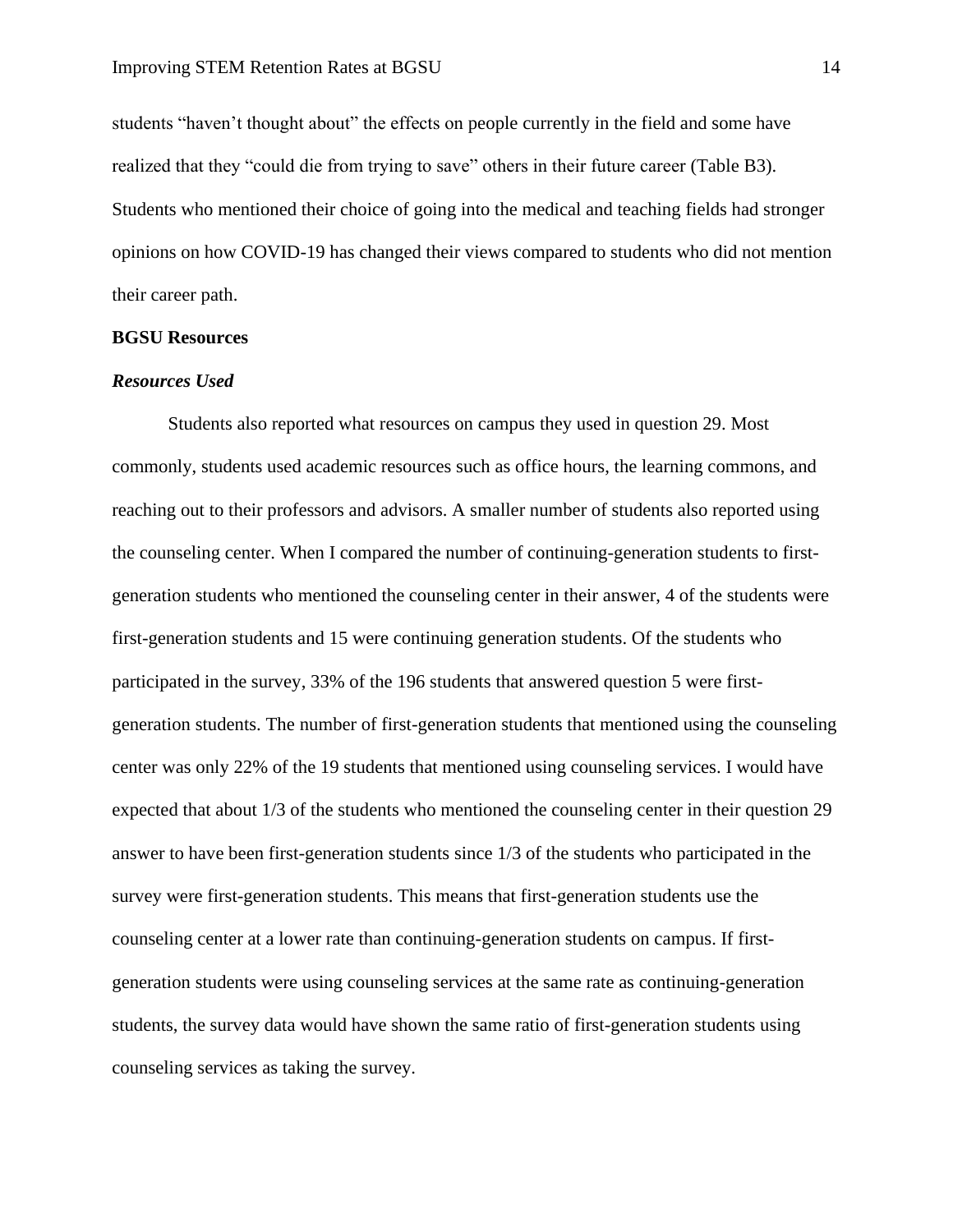# *Suggested Resources*

Additional response gathered regarding campus resources for students focused on mental health and peer support. Question 31 prompted students to give any suggestions for resources that BGSU should offer to students to extend their support (Table B4). Many of the suggestions focused on mental health services. While the counseling center is seeing students in person currently, it was previously only online in the spring of 2021. Services from the counseling center are currently offered both in person and online. But with online counseling sessions and online classes there is a large conflict. Students in on-campus housing have a hard time finding a private place for counseling sessions. One student talked about her struggles with having to "kick (their) roommate out for an hour" just so they could attend their therapy appointment. There are no designated spots that you can reserve that are private for a telehealth appointment. This could be a resource that BGSU could offer to better accommodate students and give them a private space to use the resources that already exist on campus. While this is an issue regarding healthcare appointments, quiet private spaces are also needed for students to take tests. Classes are switching to more and more online exams. Many students are expected to be able to find a spot on-campus to use a lockdown browser and webcam recording while they take an exam and this task alone can be more difficult that taking the actual exam, especially for those students who have roommates or do not live alone. Private, quiet spaces on campus would benefit students both personally and academically.

Another area that some students felt that there should be more support in was with mentorship. While 15 students specifically mentioned using their advisors for help in question 29, some students want help from fellow students (Table B5). Sometimes this advice comes from friendships that you make in classes, but that is a lot harder to do with online classes and students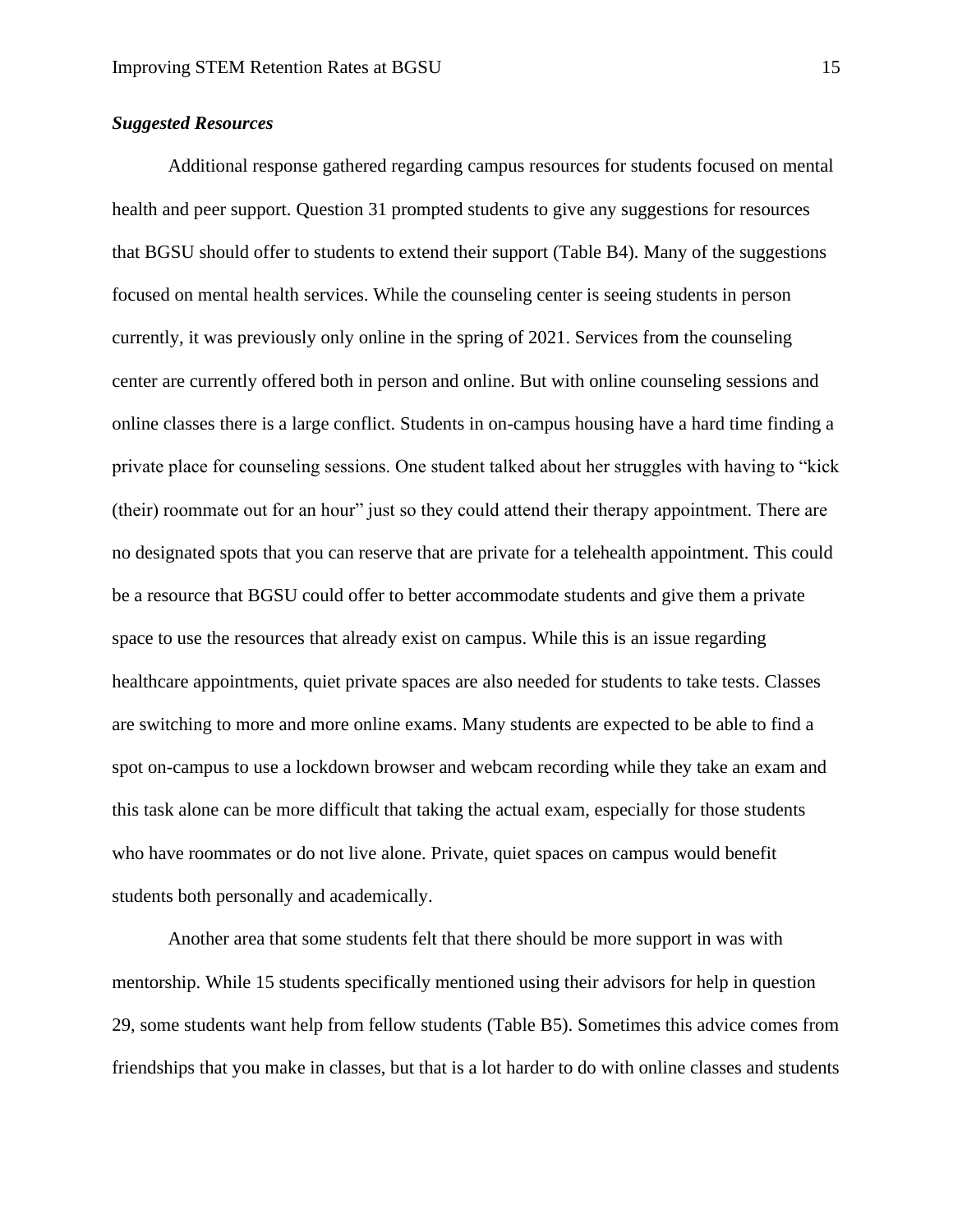still want the opportunity "to make friends" on campus outside of class. One way to help students support each other would be through a mentorship program. One student suggested creating groups of "juniors and seniors to (guide) freshman and sophomores" and another mentioned underclassman being paired with an upperclassman buddy in your major that you could go to for advice. Many organizations on campus offer their resources to their members like the President's Leadership Academy, ACTION, and most majors within the college of education. Students should not have to join specific majors or programs just to have access to advice from other students. Research has shown that peer mentoring programs can help the transition to college and have improved retention rates in undergraduate programs (Ward et al., 2014). The LA model used in several classes offered at BGSU also offers a source of mentorship to students. Students are able to reach out to their LAs for both class-related help, but also advice on what classes to take next and how to get around on campus. This is an excellent source of mentorship already on campus at BGSU, but it needs to be more accessible. Students do not know if the class they are signing up for uses the LA model or not. If students were able to see during registration which courses use the LA model, they could better customize their schedule to their needs. When students can choose classes that best fit their learning styles and needs, they feel more supported (Kiessling et al., 2003). A peer mentoring program could be a resource that BGSU should create to help its students better support each other more easily, whether that's by major or college or just underclassman paired with upperclassmen, many students would benefit. Additionally, allowing students to see what format and style of class they are signing up for during registration would give students more support on campus.

# **Conclusions**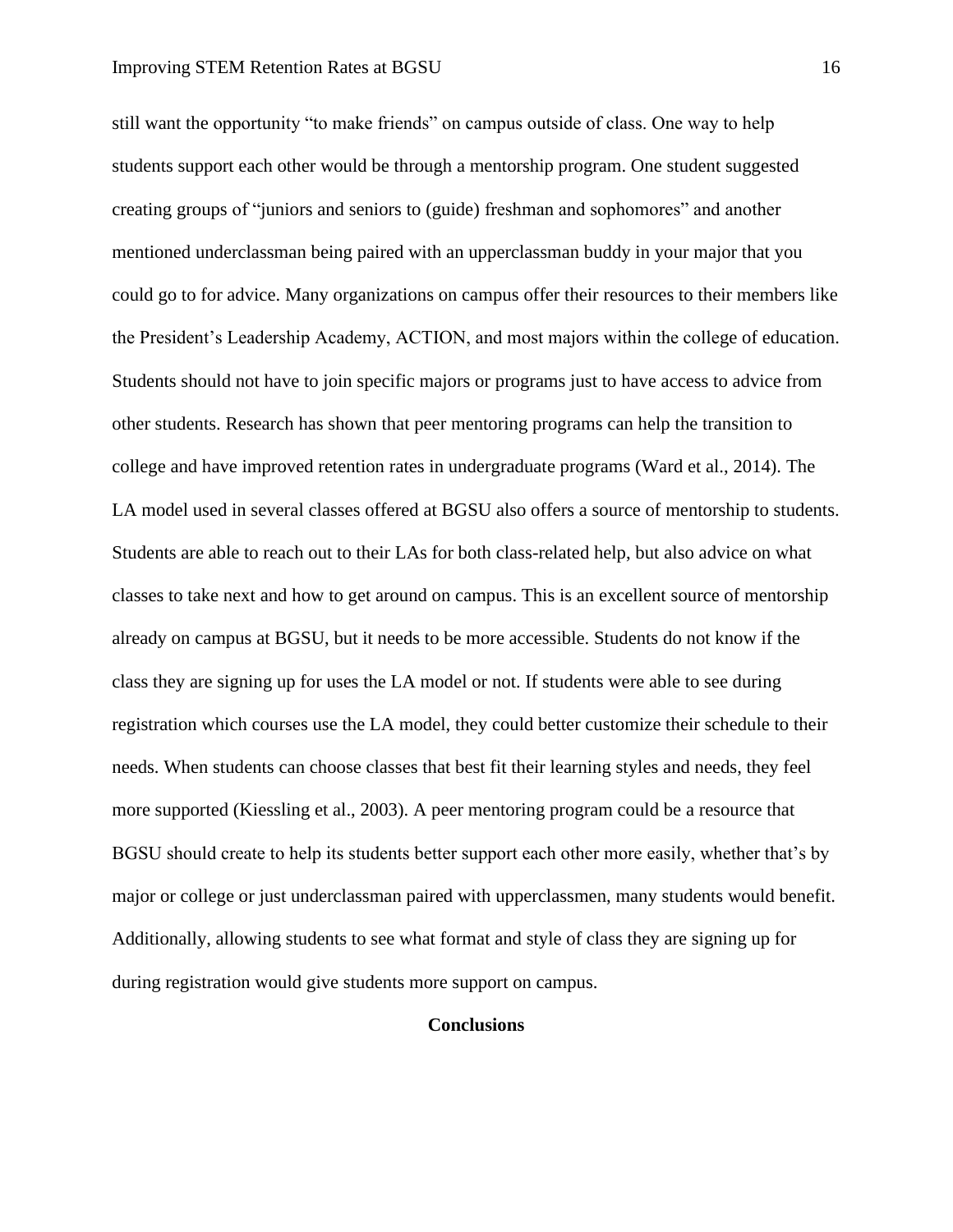All things considered, the drastic numbers I expected to see between different student groups in my survey were not observed. There were no significant differences between rates of students who switch their major between first-generation students and continuing generation students. There were also no strong leaning opinions on COVID-19 affecting student's opinions on their majors, it was very split between being affected and unaffected, and most of the responses felt that they just understood more about their field of study because of COVID-19. One statistic that supported my initial theories was that they on average students preferred problem-based classes over lecture-based classes. Surprisingly, amount of research did not greatly affect rates at which students switched majors. Between the wording of my question leaving room for open answers and how many first years answered the survey, this could explain why there were greater differences seen in the data. Question 9 asked students if they were involved in research and additionally if they had, was if related to their major. The wording of this question could have caused some students to leave it blank if they had participated in undergraduate research, but it did not relate to their major. Question 10 asked students what role they held in their research and this question was too ambiguous. Many undergraduate researchers help complete research under a professor and might not have an exact role but are still gaining experience in the field. If I were to send out another survey, I would leave question 9 as a simple yes or no question, and would combine question 10 and 11 to ask "Did being a part of undergraduate research help you better understand your field of study? Yes or no? Please explain." I think student responses would have been a better way to collect the information on how students felt research has guided their career choices.

One of the most impactful questions on this survey (Question 31) allowed students to suggest changes to what is currently offered that they think would benefit students on campus.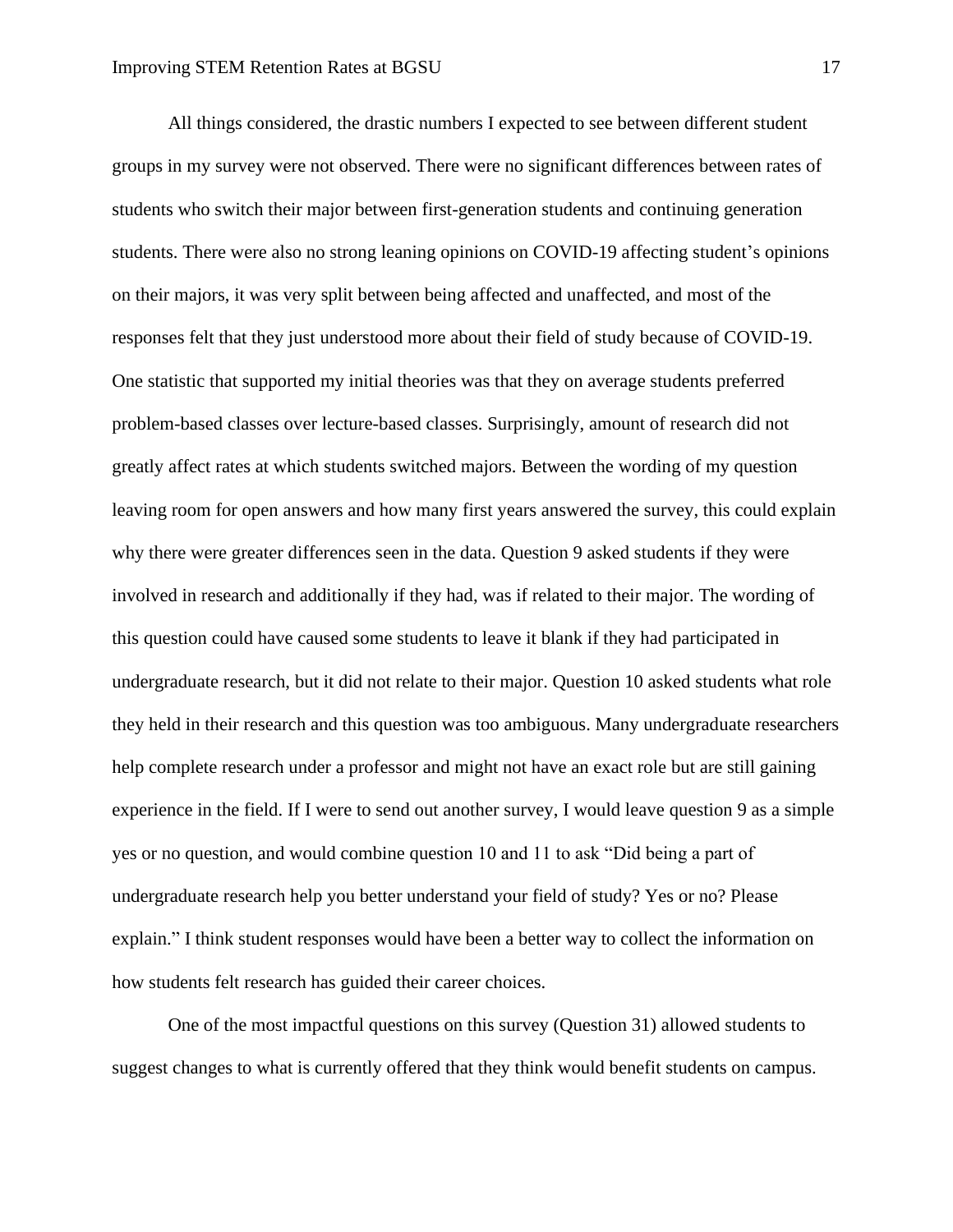While no two answers were the same, many of the student's open responses stemmed from changes in how BGSU handles mental health among the student population. The responses from question 29 showed that many of the students who responded to the survey take advantage of the academic resources that BGSU has to offer such as the learning commons, advisors, and professors office hours. While some students indicated making use of counseling services, most of the respondents were continuing-generation students as opposed to first-generation students. The counseling center is open to all students, but its resources do not always reach everyone in need. On the website, there are links for how to recommend a fellow student, a link for professors to recommend students, and a link for parents to recommend students. But firstgeneration students do not always have as much support from their parents or from home based on previous research (Starr, 2018; Gaudier-Diaz et al., 2019). First-generation students might not have the parental support to be pushed to seek professional help when struggling, or a parent there who understands the stress they are going through (Gaudier-Diaz et al., 2019). It is my suggestion that for the counseling center to reach both continuing-generation students and firstgeneration students equally, they need to employ more outreach to all students in general. For example, I get calls about once a semester from the career center asking if I need help with my resume or finding a job. If the counseling center did something similar, taking the first step to reaching out for the students in need, they could reach an even larger number of students who need the help. Displaying the counseling services on a hard to navigate website keeps students from taking advantage of the help that is already offered on campus. Employing more active outreach to the student body through calls instead of just an online list of resources could help a much larger number of students.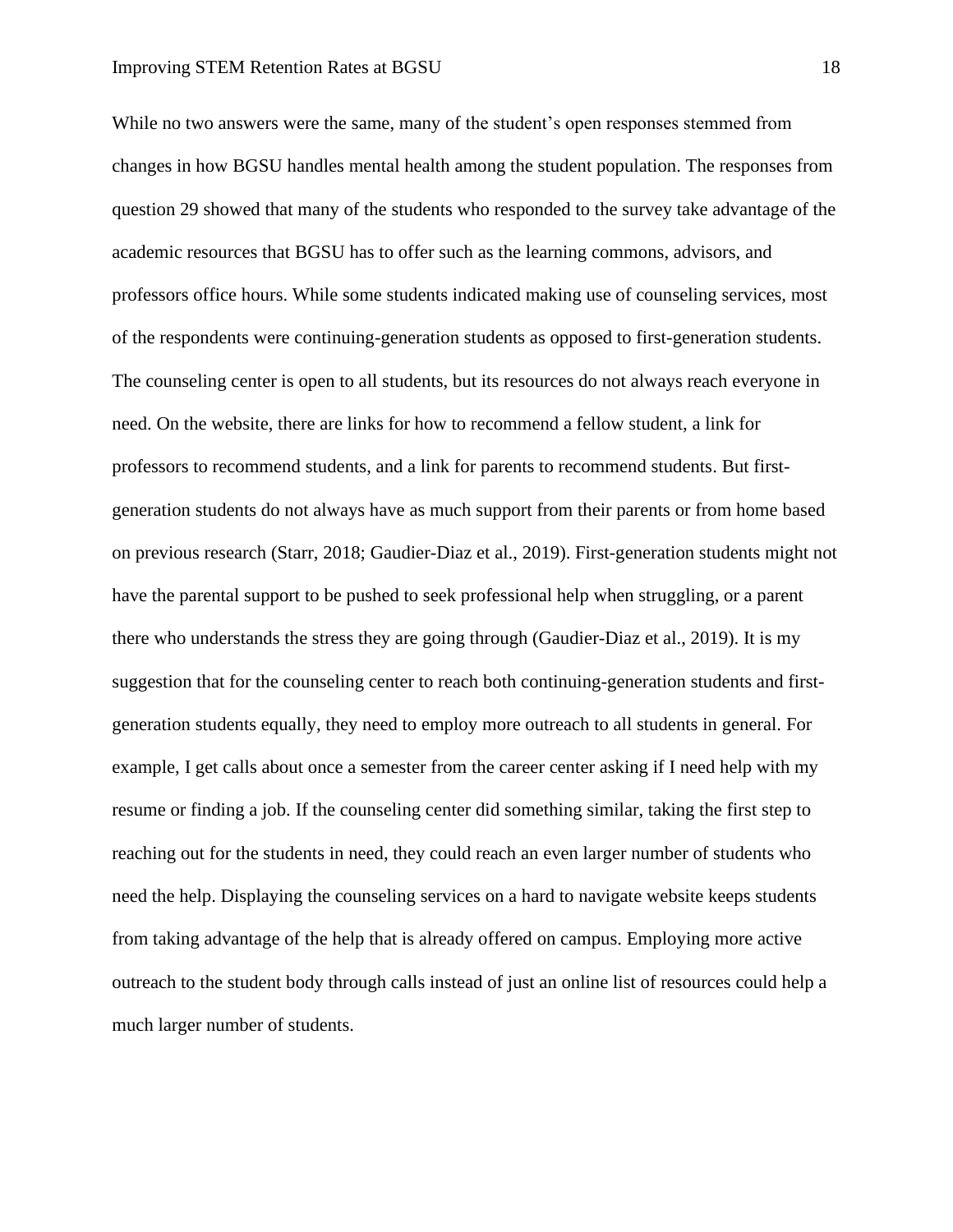Another point that was made, was that students who do use the counseling center or other health related services on campus like the falcon-health center, have no place to take their calls and appointments. With COVID-19, the world of telehealth has grown exponentially, and for people living in their own home, this is ideal. But for students who live on campus with many roommates and little privacy, this is a nightmare. Access to private, quiet spaces is essential for students to be able to make their appointments with their counselors or doctors. These spaces could even be reserved for interviews, or big online tests. There are copious study spaces on campus, but no guaranteed private, quiet spaces, and these are what students need to be able to use the services that BGSU offers.

Overall BGSU does a good job of accommodating all its students to the best of its abilities, but there is always room to grow. Underrepresented students will always need extra help to be at the same level as regular students, until there are no longer underrepresented students which is a long way out. Creating private, quiet spaces for students to use the services that BGSU has to offer would be a huge step towards supporting its students more. When supports like private quiet spaces, mentorship programs, and counseling center outreach come together, students will be able to pursue the career that they want without a lack of resources, biases, or barriers holding them back.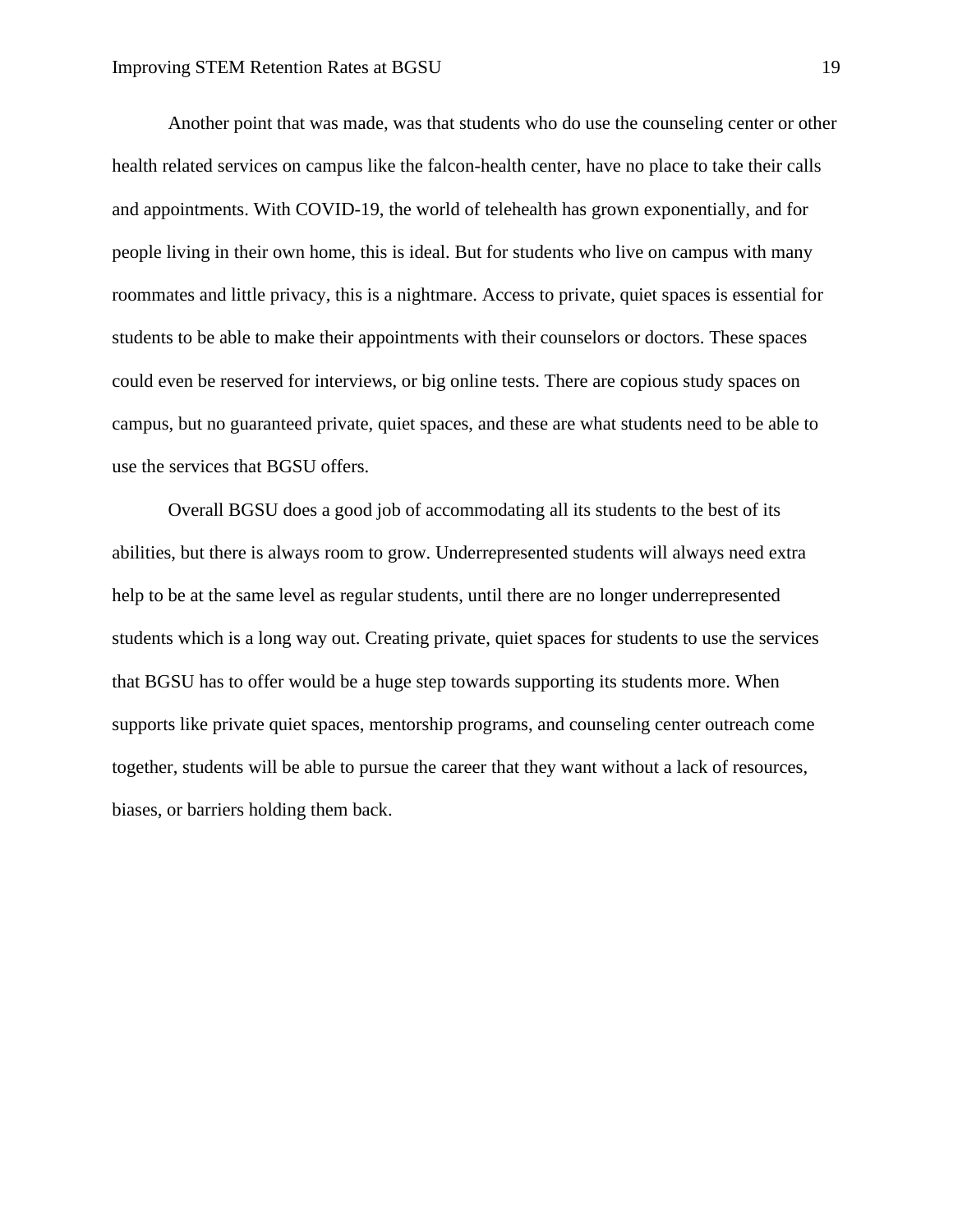#### **References**

- Belland, B. R., Kim, C. M., & Hannafin, M. J. (2013). A Framework for Designing Scaffolds That Improve Motivation and Cognition. *Educational Psychologist*, *48*(4), 243–270. https://doi.org/10.1080/00461520.2013.838920
- Education, D. (2019, February). *Status and Trends in the Education of Racial and Ethnic Groups*. Indicator 26: STEM degrees. Retrieved December 9, 2021, from https://nces.ed.gov/programs/raceindicators/indicator\_reg.asp.
- Gaudier-Diaz, M. M., Sinisterra, M., & Muscatell, K. A. (2019). Motivation, Belongingness, and Anxiety in Neuroscience Undergraduates: Emphasizing First-Generation College Students. *Journal of undergraduate neuroscience education : JUNE : a publication of FUN, Faculty for Undergraduate Neuroscience*, *17*(2), A145–A152.
- Harackiewicz, J. M., Canning, E. A., Tibbetts, Y., Giffen, C. J., Blair, S. S., Rouse, D. I., & Hyde, J. S. (2014). Closing the social class achievement gap for first-generation students in undergraduate biology. *Journal of Educational Psychology*, *106*(2), 375–389. https://doi.org/10.1037/a0034679
- Hong, W., Bernacki, M. L., & Perera, H. N. (2020). A latent profile analysis of undergraduates' achievement motivations and metacognitive behaviors, and their relations to achievement in science. *Journal of Educational Psychology*, *112*(7), 1409–1430. https://doi.org/10.1037/edu0000445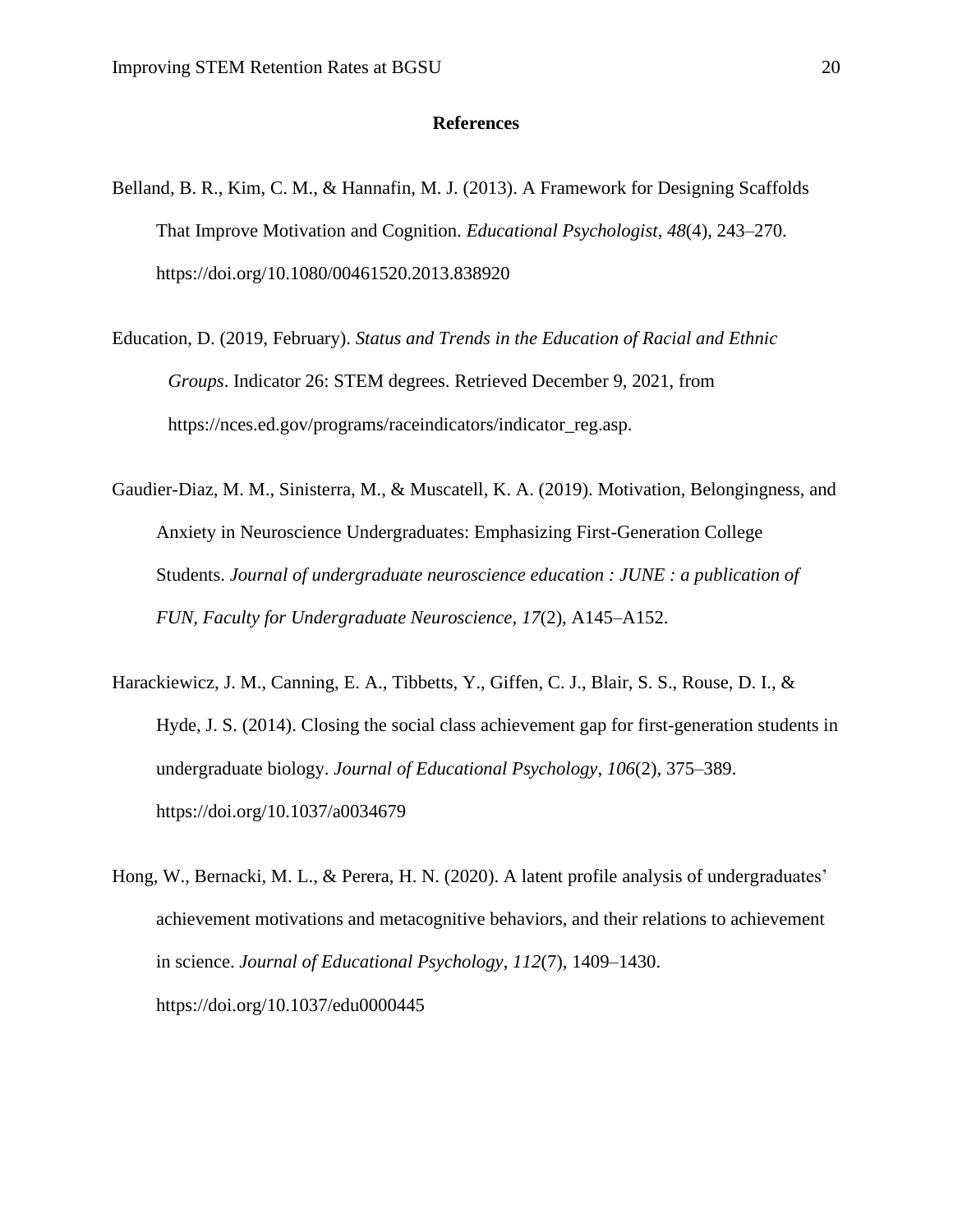- Kiessling, C., Schubert, B., Scheffner, D., & Burger, W. (2003). Schulbildung, Lebensumstände und Studienmotive von Studierenden des Regel- und des Reformstudiengangs an der Charité. *DMW - Deutsche Medizinische Wochenschrift*, *128*(04), 135–140. https://doi.org/10.1055/s-2003-36881
- Leaper, C., & Starr, C. R. (2018). Helping and Hindering Undergraduate Women's STEM Motivation: Experiences With STEM Encouragement, STEM-Related Gender Bias, and Sexual Harassment. *Psychology of Women Quarterly*, *43*(2), 165–183. https://doi.org/10.1177/0361684318806302
- Pedersen, D. E. (2017). Parental Autonomy Support and College Student Academic Outcomes. *Journal of Child and Family Studies*, *26*(9), 2589–2601. https://doi.org/10.1007/s10826-017-0750-4
- Richardson, D. S., Bledsoe, R. S., & Cortez, Z. (2020). Mindset, Motivation, and Teaching Practice: Psychology Applied to Understanding Teaching and Learning in STEM Disciplines. *CBE—Life Sciences Education*, *19*(3). https://doi.org/10.1187/cbe.19-11-0238
- Robinson, K. A., Lee, Y.-kyung, Bovee, E. A., Perez, T., Walton, S. P., Briedis, D., & Linnenbrink-Garcia, L. (2019). Motivation in transition: Development and roles of expectancy, task values, and costs in early college engineering. *Journal of Educational Psychology*, *111*(6), 1081–1102. https://doi.org/10.1037/edu0000331
- Stanford, J. S., Rocheleau, S. E., Smith, K. P. W., & Mohan, J. (2015). Early undergraduate research experiences lead to similar learning gains for STEM and Non-STEM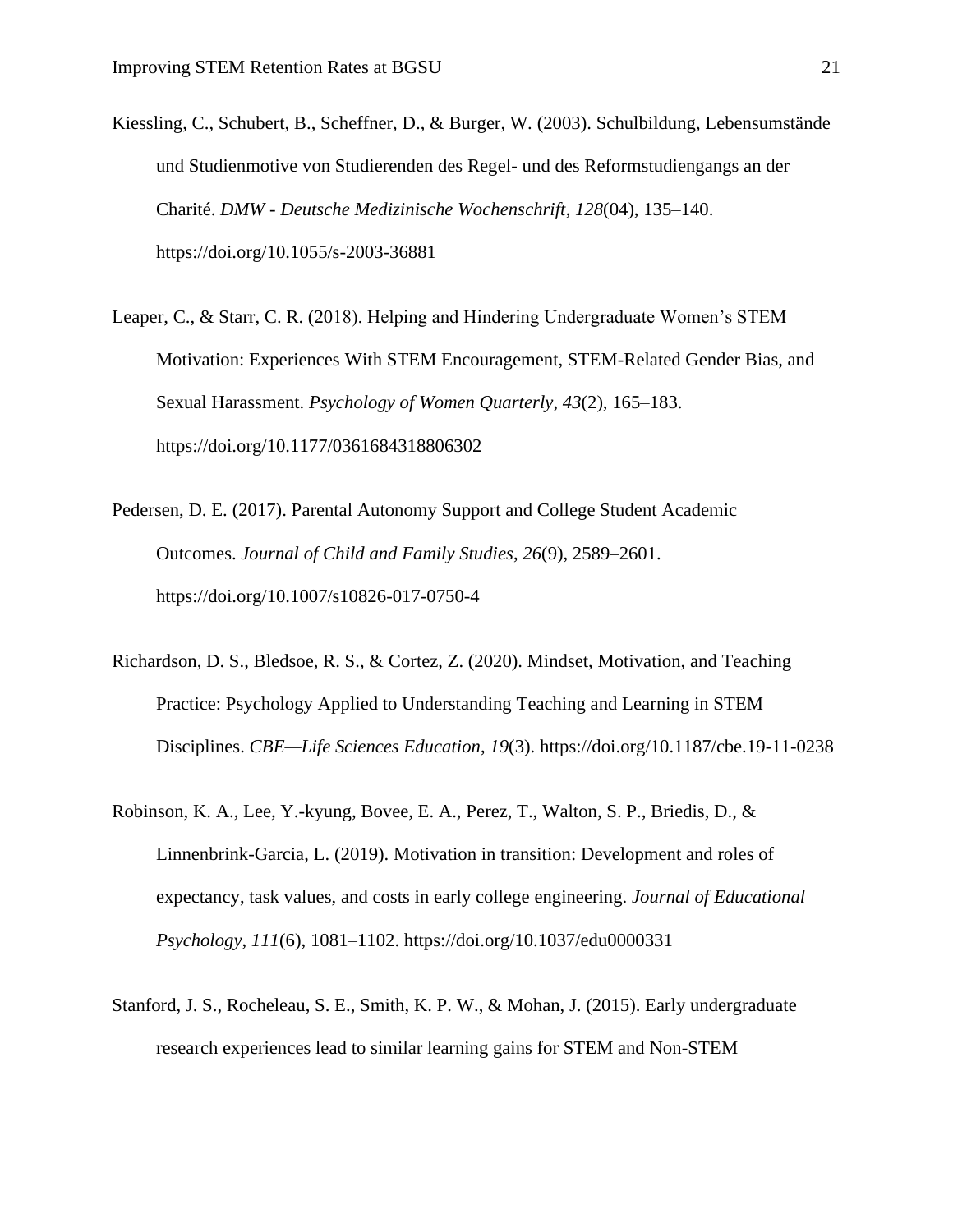undergraduates. *Studies in Higher Education*, *42*(1), 115–129. https://doi.org/10.1080/03075079.2015.1035248

- Starr, C. R. (2018). "I'm Not a Science Nerd!" *Psychology of Women Quarterly*, *42*(4), 489–503. https://doi.org/10.1177/0361684318793848
- Starr, C. R., Hunter, L., Dunkin, R., Honig, S., Palomino, R., & Leaper, C. (2020). Engaging in science practices in classrooms predicts increases in undergraduates' STEM motivation, identity, and achievement: A short‐term longitudinal study. *Journal of Research in Science Teaching*, *57*(7), 1093–1118. https://doi.org/10.1002/tea.21623
- Team, F. R. A. N. K. (2021, October 27). *What percentage of students change majors?* Frank Financial Aid. Retrieved December 9, 2021, from https://withfrank.org/how-to-pay-forcollege/how-does-college-work/transfer/what-percentage-of-students-change-majors/.
- Tien, L. T., Roth, V., & Kampmeier, J. A. (2002). Implementation of a peer-led team learning instructional approach in an undergraduate organic chemistry course. *Journal of Research in Science Teaching*, *39*(7), 606–632. https://doi.org/10.1002/tea.10038
- Ward, E.G., Thomas, E.E., & Disch, W.B. (2014). Mentor Service Themes Emergent in a Holistic, Undergraduate Peer-Mentoring Experience. *Journal of College Student Development 55*(6), 563-579. doi:10.1353/csd.2014.0058.
- Wijnia, L., Loyens, S. M. M., & Derous, E. (2011). Investigating effects of problem-based versus lecture-based learning environments on student motivation. *Contemporary Educational Psychology*, *36*(2), 101–113. https://doi.org/10.1016/j.cedpsych.2010.11.003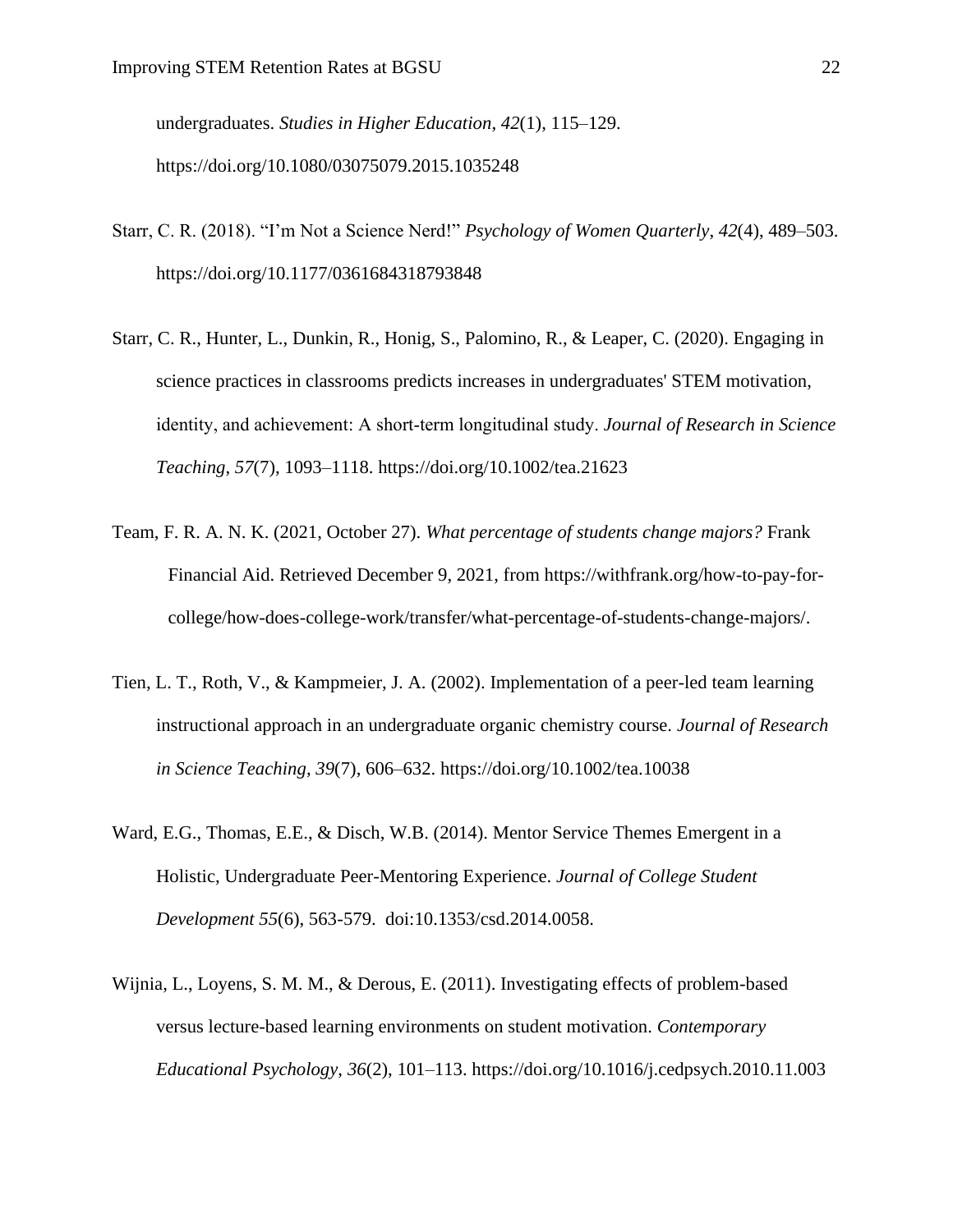Young, A. M., Wendel, P. J., Esson, J. M., & Plank, K. M. (2018). Motivational decline and recovery in higher education STEM courses. *International Journal of Science Education*, *40*(9), 1016–1033. https://doi.org/10.1080/09500693.2018.1460773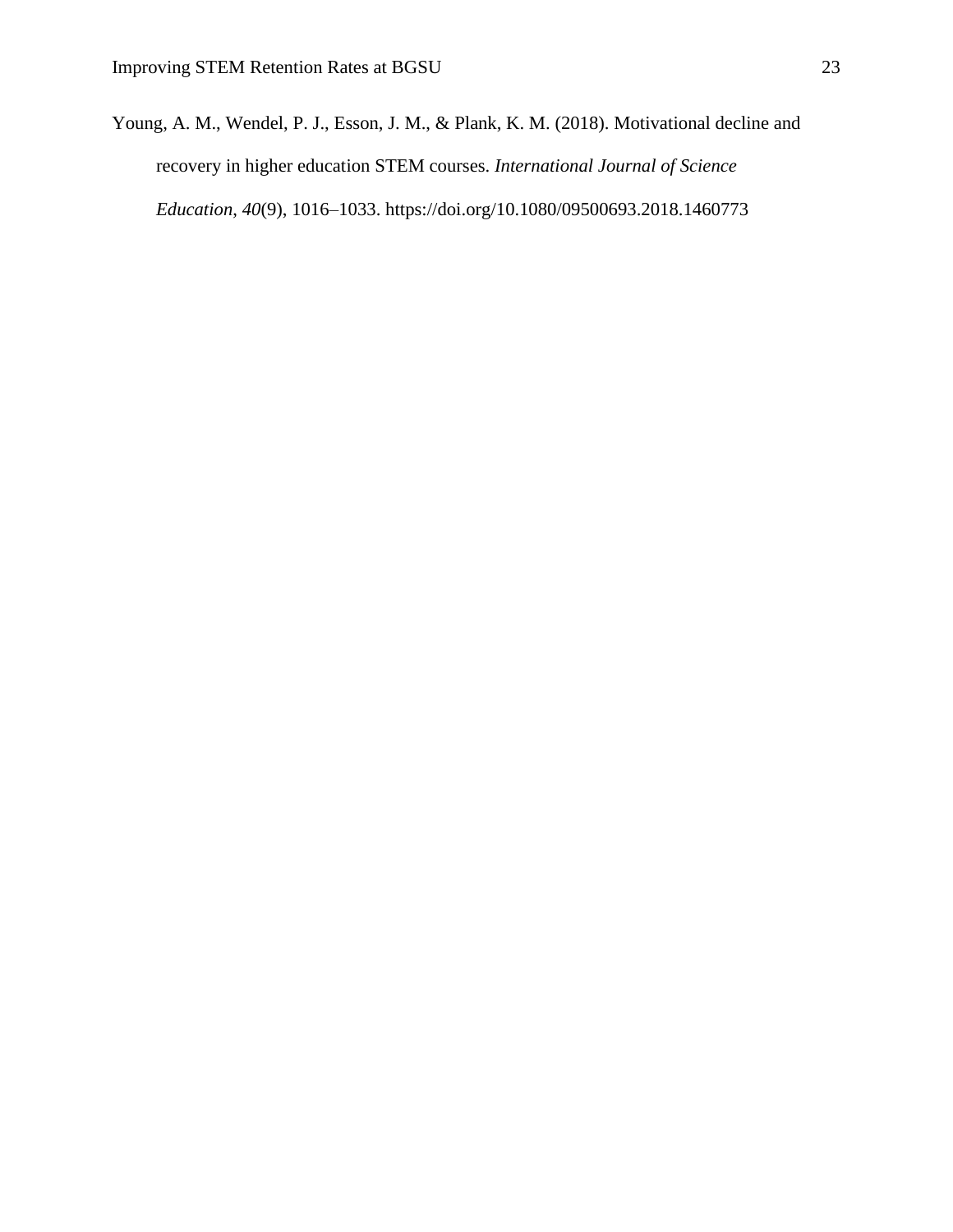## **Appendix A**

#### *How to Help Students Succeed* Survey Questions

#### *Multiple Choice Questions*

- 1. Which do you most identify with? (Choices: Female, Male, Non-binary, other \_\_\_\_)
- 2. What ethnicity do you best identify with? (Choices: American Indian or Alaskan Native, Asian, Black or African American, Native Hawaiian or Other Pacific Islander, White, Other \_\_\_, Prefer not to say)
- 3. How many school years have you been at BGSU? (If this is your first year, count it as 1) (Choices: 1, 2, 3, 4, 4+)
- 4. Based on credit hours, what year are you at BGSU? (Choices: Freshman, Sophomore, Junior, Senior, Other please list \_\_\_\_)
- 5. Are you a first-generation student or a continuing-generation student? (Choices: First-Generation Student, Continuing-Generation Student)
- 6. Is your current major STEM or non-STEM? (Choices: STEM, non-STEM)
- 7. Have you switched majors? (Choices: Yes, No)
- 8. If your major has switched, was it from: (Choices: STEM to STEM, STEM to non-STEM, non-STEM to STEM, non-STEM to non-STEM)
- 9. Have you ever participated in research at the college level? If yes was it related to your major? (Choices: No, Yes \_\_\_\_)
- 10. If you participated in research, were you apart of the investigation team or were you the investigator? If yes, please list role. (No, Yes\_\_\_)
- 11. If you participated in research, did it help guide your field of study? Please explain how. (Choices: No, Yes\_\_\_)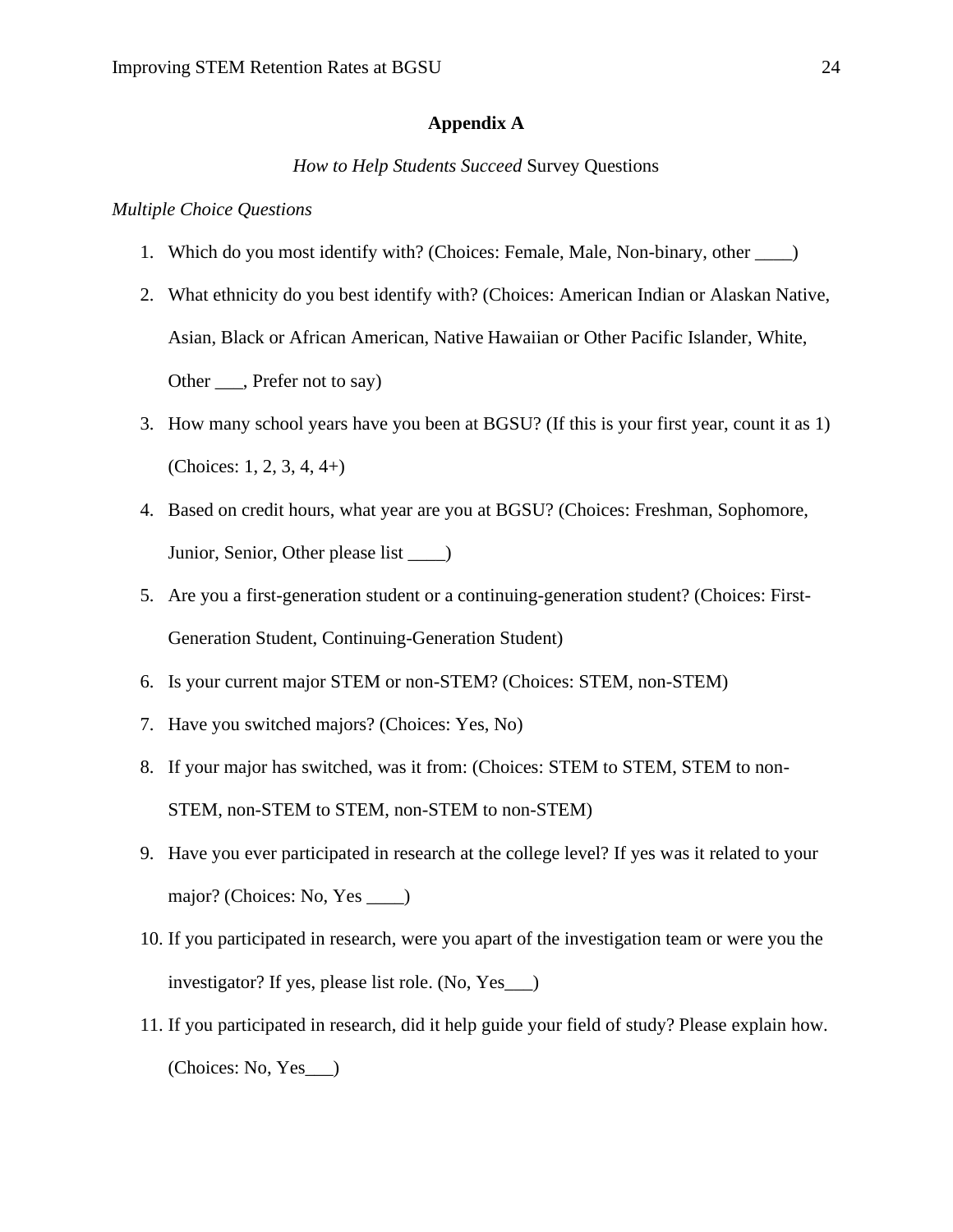- 12. Have you ever been in a problem-based classroom at the college level? (Choices: definitely not, probably not, might or might not, probably yes, definitely yes)
- 13. If you have been in a problem-based classroom, did you like it better or worse than a lecture-based class? (Choices: definitely not, probably not, might or might not, probably yes, definitely yes)
- 14. If you have been in a problem-based classroom, did you feel it was an effective learning tool? (Choices: definitely not, probably not, might or might not, probably yes, definitely yes)
- 15. Have you ever been in a class that uses the LA model with learning assistants? (Choices: definitely not, probably not, might or might not, probably yes, definitely yes)
- 16. If you had a lab, was the grade for the lab alone, or was it tied together with a lecture course? (Choices: My grade was for the lab alone, My grade was combined with my lecture grade, Other please elaborate \_\_\_)
- 17. If you've had class with a lab, did you feel the content in the lecture part of the class correlated with the content of the lab? (Choices: definitely not, probably not, might or might not, probably yes, definitely yes)
- 18. If you've had a class with a lab, do you feel you would have learned more or less if the lecture and lab section content had been more connected? (Choices: definitely less, probably less, neither more or less, probably more, definitely more)
- 19. If you had to take class with a lab again, or for the first time, would you prefer the lecture section and the lab section to relate more or less? (Choices: definitely less, probably less, neither more or less, probably more, definitely more)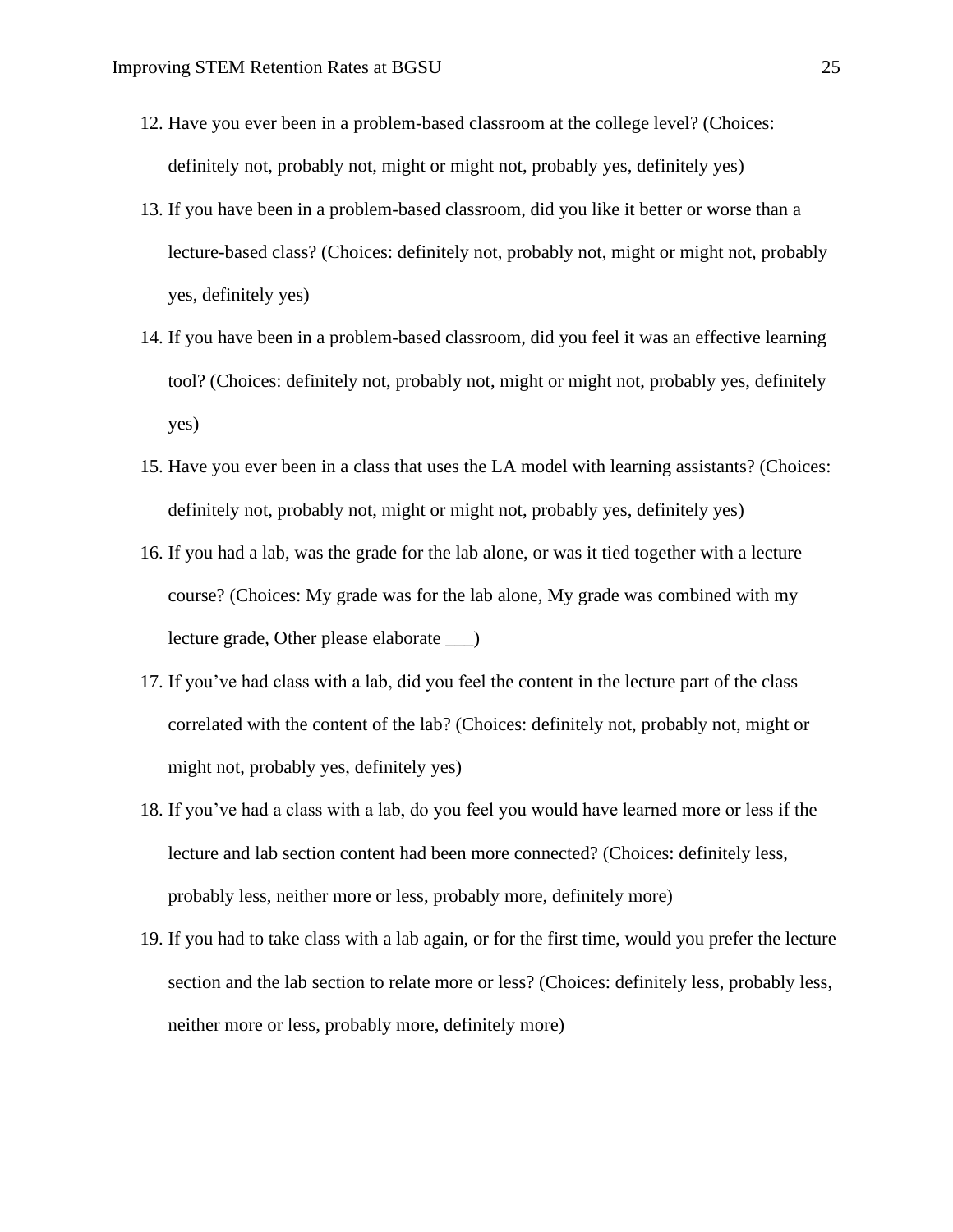20. If you had to take class with a lab again or for the first time, would you prefer the lecture section, and the lab section grades to be combined or stay separate? (Choices: Definitely separate, probably separate, indifferent, probably combined, definitely combined)

#### *Extended response Questions*

- 21. What is the highest level of math you took in high school?
- 22. What is the highest level of science you took in high school?
- 23. What was you high school GPA?
- 24. What was your ACT score?
- 25. Do you feel COVID-19 has affected the view you have on your career choice/major? Please explain.
- 26. Have your views changed based on how your classes have changed (in-person vs online) sue to COVID-19? How so?
- 27. Have your views changed based on how persons lives in the career/field you want to go into have changed due to COVID-19? How so?
- 28. Have you ever had a class with a lab at the undergraduate level? Please list all classes that apply, (specifying if a lab taken was not attached to a lecture course).
- 29. Please list any resources you have used on BGSU's campus (ex: learning commons, counseling center, office hours, etc.)
- 30. Do you feel your success at BGSU is based on the level of support you have in your personal life and through campus resources? Please elaborate.
- 31. Are there any resources that BGSU should offer? Please explain.

#### *Ratings Questions*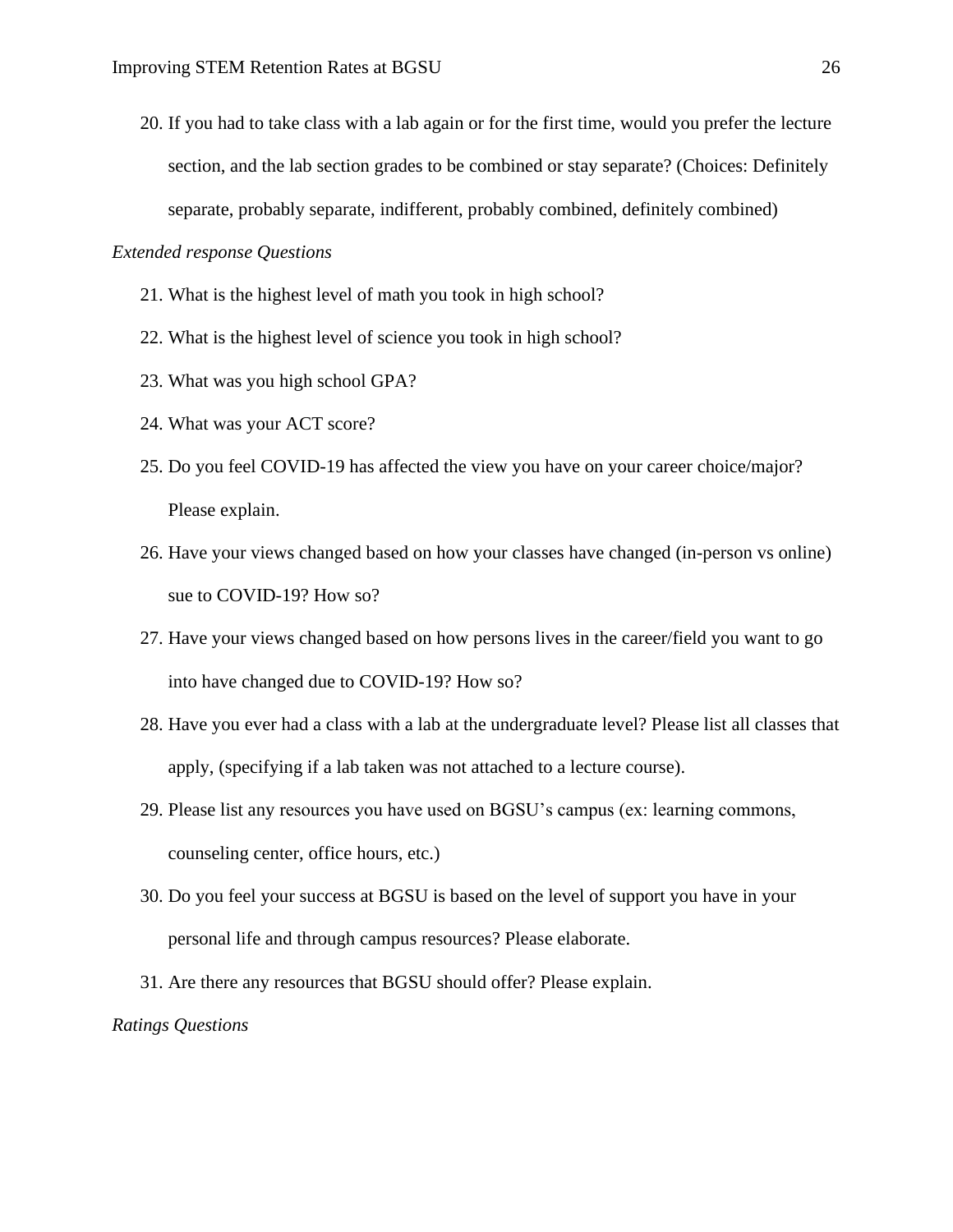32-34: Participants filled in bubbles in a matrix table to rate their response to the statement. Each table had 5 rankings: Strongly disagree, somewhat disagree, neither agree nor disagree, somewhat agree, strongly agree.

35: Participants were asked to rank from highest to lowest the three class types: problembased learning, lecture-based learning, and LA model

- 32. Matrix 1 Statements: I have experienced biases in my field of study, I have experienced these biases prior to choosing my field of study, Biases I felt about a field of study pushed me away from that study (ex: biases in education pushed me to business), If there were no biases, I would be in a different field of study, I have experienced biases in my field of study at BGSU
- 33. Matrix 2 Statements: My professors accept mid-semester feedback or feedback during the semester, My professors have changed or modified their course based on feedback, I feel respected by my professors, My time feels respected by my professors (ex: timely feedback, amount of homework, on time to class), My professors allow make-up assignments, My professors do not allow for make-up assignments, but I would be a lot more successful if they did
- 34. Matrix 3 Statements: I feel there are resources on campus that support me through my time at BGSU, I have used resources offered by BGSU, I feel supported by the people in my life (family, friends, etc.)
- 35. If you had the opportunity, would you prefer to pick classes based on the type of learning techniques they were going to use (problem-based, lecture-based, LA model)? Please rank which learning technique you would prefer to have, top being most favored and bottom being least favored.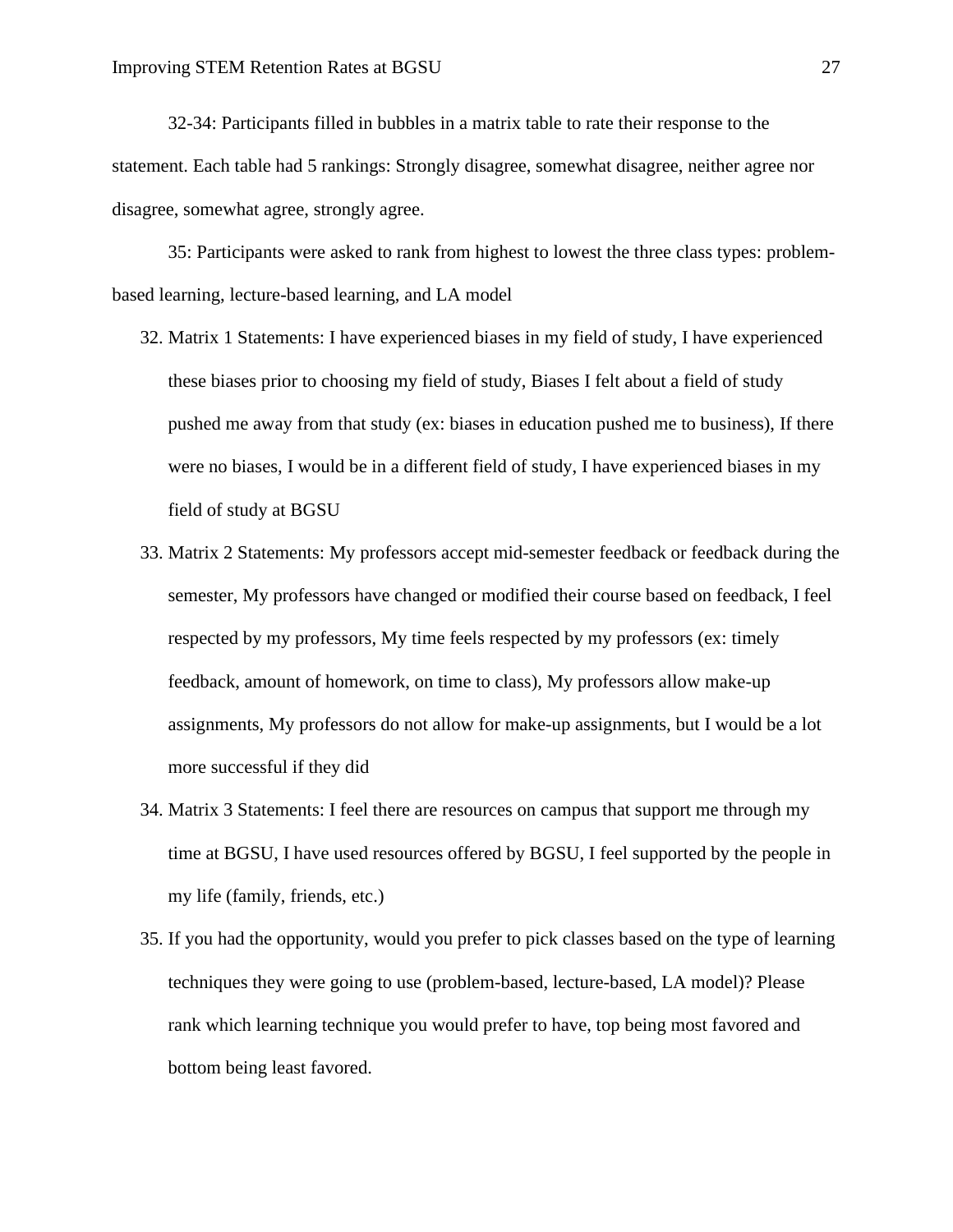# **Appendix B**

Supporting Figures and Tables



Figure B1. This figure depicts the answers given to questions 1-3, 5-7, and 16 in the survey. This data helps us better understand the demographics of the participants of the survey and apply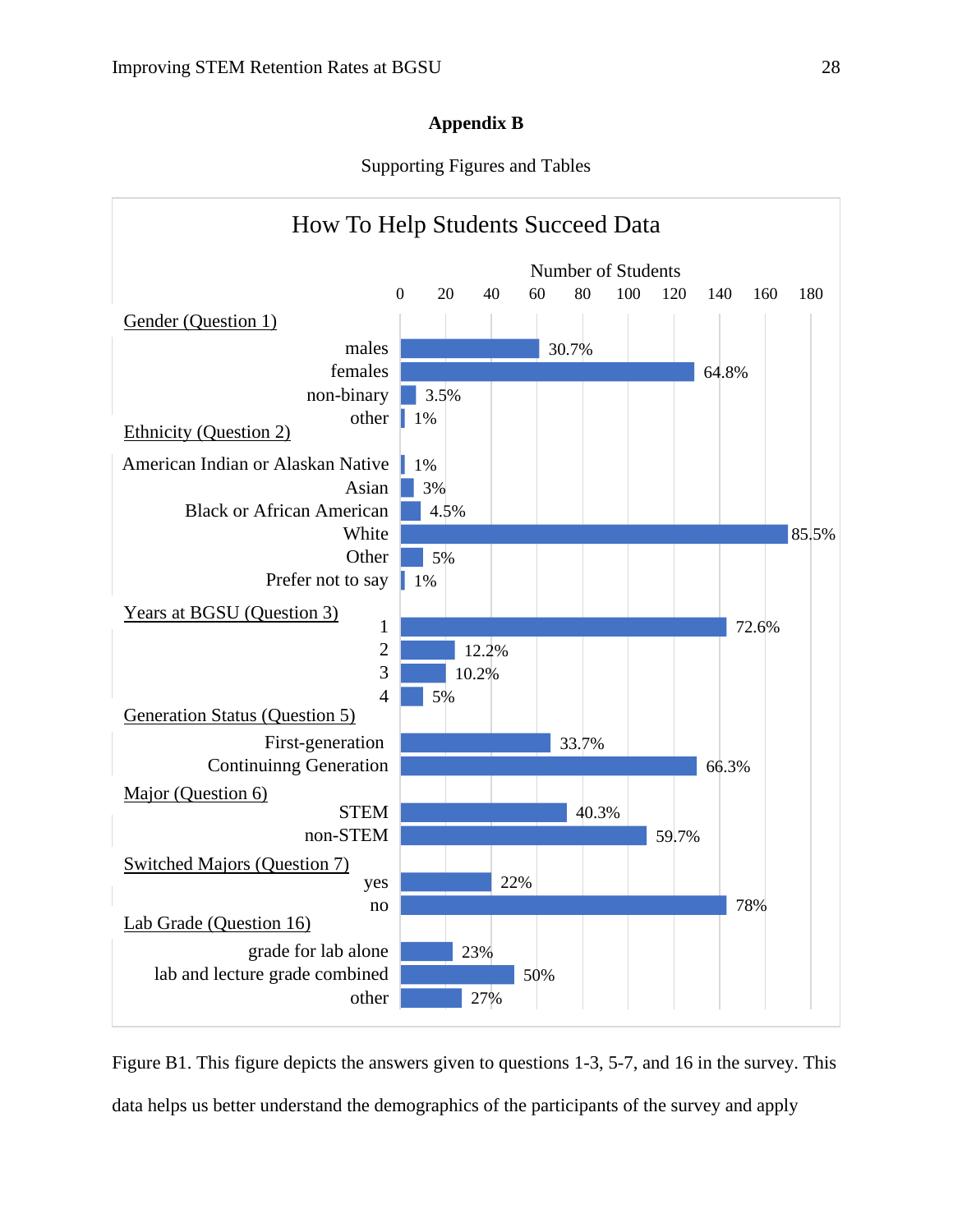them to the other survey results. The percentages next to each bar are based on the percentage of students that answered each question and the length of the bars corresponds with the number of student responses based on x-axis labels found at the top of the graph.



Figure B2. This figure displays the responses to question 35. Students had to rank the three class teaching styles (LA model, lecture-based, or problem-based) based on their first pick, second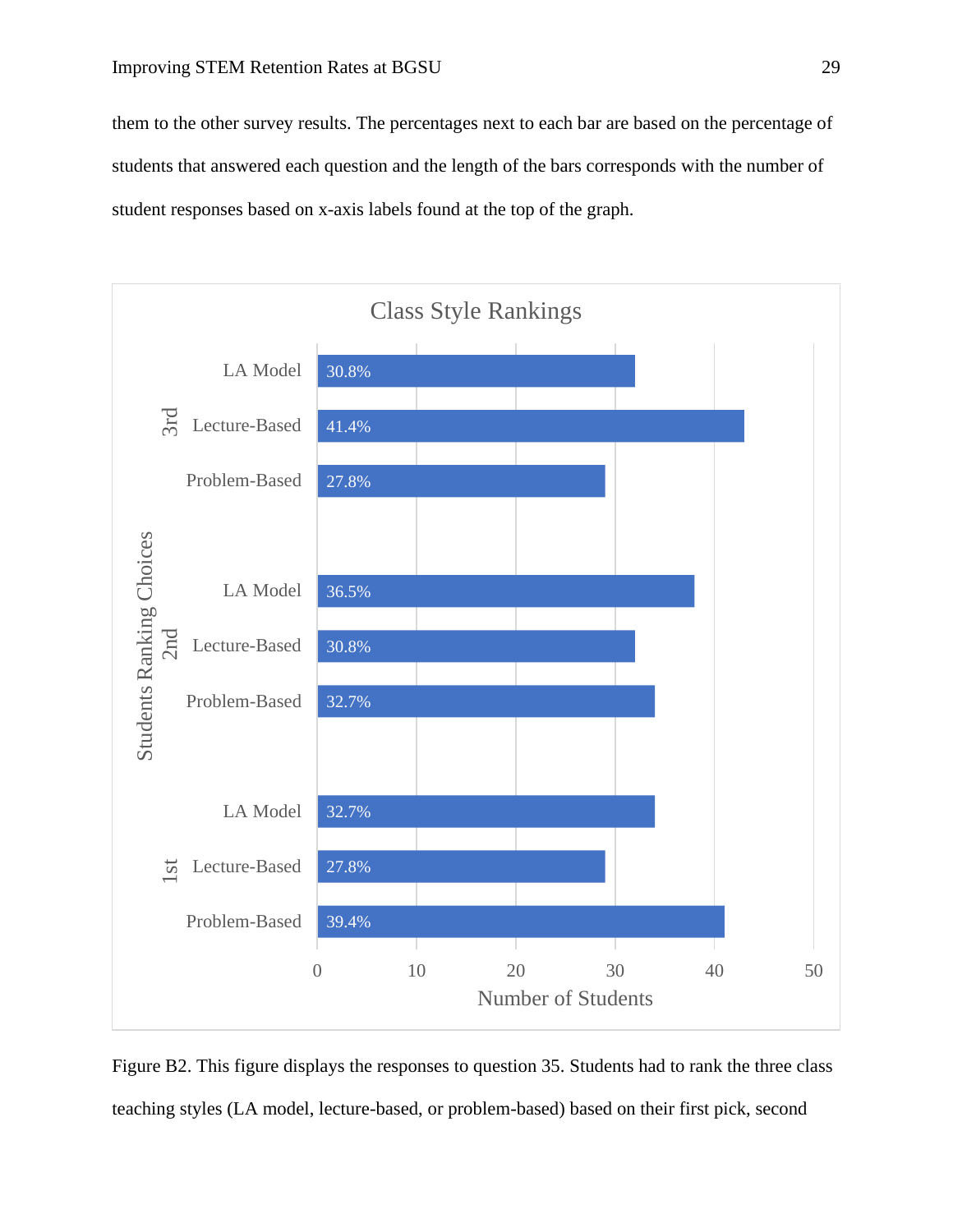pick, and third pick. The bottom three bars show how often the options were the students first

pick, the middle three bars the students second pick, and the top three choices the third pick.

# **Question 25 Responses**

Yes, healthcare professionals have been abused, poorly treated, and overworked even worse than usual throughout the pandemic.

Yes, it has opened my eyes to the realities and difficulties that can come with teaching math education.

Yes, as a nursing major it's given me a whole different outlook into nursing

Yes, it pushed me away from non essential jobs.

yes, I feel that their are less jobs and competition has grown

I think it has made certain learning aspects and environments less accessible, but overall has not changed the personal view I have on my choice.

No, I don't think it has changed, if anything it strengthes my view on my choice

No. It makes my dream job difficult, but not impossible. I have stuck with it.

It broadened my perspective on different ways to make a living after college.

not really but it gave me time to realize that I need to just go after what I want rather than just the safe option.

Table B1. This table lists some of the responses to question 25 in the survey. Student responses

who were in the healthcare field felt more impacted by COVID-19 than other students. Many

now better understand the scope of their future career, even if they felt COVID-19 did not affect

their feelings directly.

# **Question 26 Responses**

I like classes that are ordinarily in big lecture halls when they're online, but hate online classes otherwise. This is more of a safety thing, especially when all that's going on is a lecture with no discussion.

Not necessarily, it just makes it harder to learn

Not at the moment, but it has made remote learning sound like a chore compared to in person. where as we used to love the idea of online learning.

Before COVID i did not mind online classes but now I do not like them

Yes, I feel that it showed me that some classes are very difficult to complete online. However, it also showed me that some classes are easier online.

Yes, I am more worried about being a teacher in the classroom.

Yes I realised how useful having a mix between in person and online classes are

Kind of, I realized that a self paced online environment can be both beneficial and harmful at times.

I am definitely more open to online courses now

I would say the only thing that has changed would be my willingness to work in a hybrid format (some days in office and some days at home)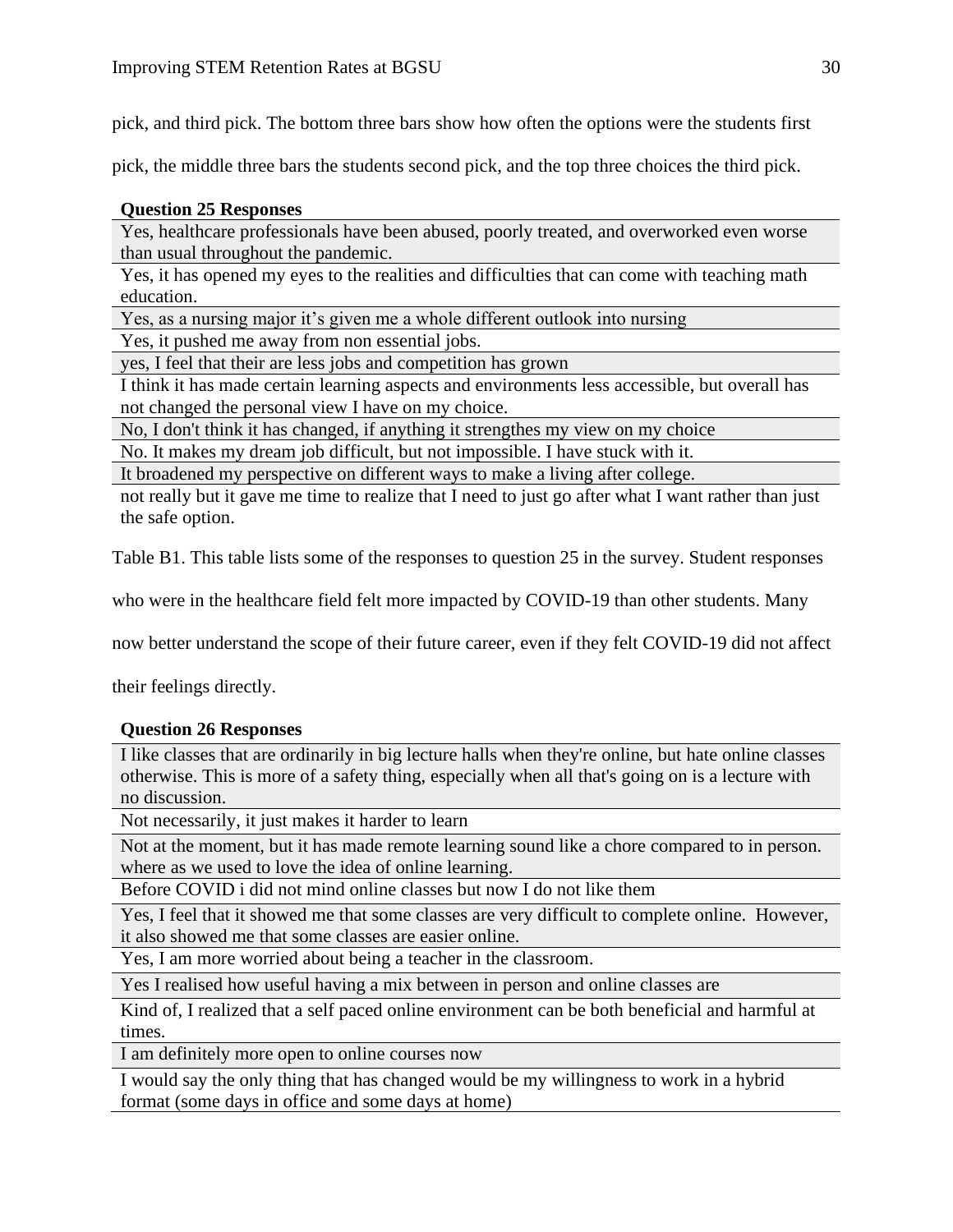I feel I learn more with in person classes, but the flexibility of online classes better suits my schedule.

Table B2. Listed are some of the responses to survey question 26. Student opinions were again

split between COVID-19 having a negative impact on their opinion of their career based on the

changes to their classes. Many students noted the changes in difficulty and that they do not prefer

online courses.

## **Question 27 Responses**

Yes, I have realized how much more teachers are expected to do in order to keep students learning at all times.

Yes, it showed me that if I am serious about education, then it will not be an easy journey.

Yes because it scares me a little to think that I could die from trying to save people.

Honestly, Covid-19 was the best thing to happen to public accounting. We can now work from home and not required to go to the client site everyday. We can work for any office from anywhere in the world.

People in the medical field have suffered greatly, especially mentally due to the pandemic

Not really, but it did open my eyes into how important investing your money is.

Honestly I haven't thought about this

Not particularly, as I know how badly overworked many game developers could be well before the COVID-19 outbreak.

Yes, since it is nursing if something like COVID were to happen again I would have to be ready for the hardworking

No. I haven't met many people in my career field

No because by then I think everything will be changed

Table B3. Some of the student responses to question 27 of the survey are in this table. There

were big differences in opinions between students. For some the effect of COVID-19 made their

future career easier and within the comfort of their own home, and for others it made it more

dangerous and a lot harder to deal with. Responses from this question again felt more affected by

COVID-19 when the respondents mentioned their future career was in healthcare.

## **Question 31 Reponses**

Every time I've contacted the mental health resources at say falcon health, they've been booked for months out. Makes it kinda difficult to get therapy when the therapists can't get you in till next semester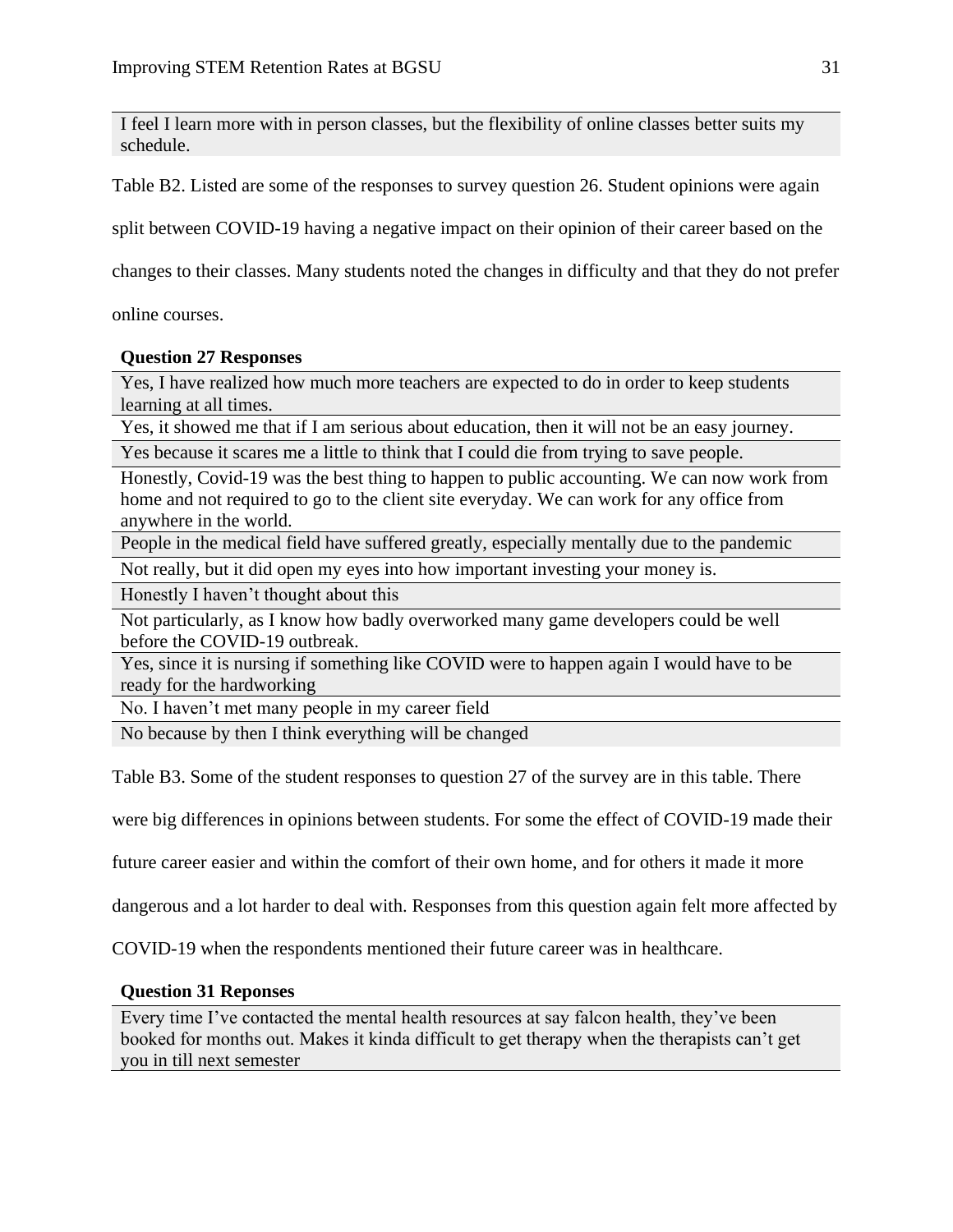Not really any resource but I feel in many STEM courses here, very basic examples are given in lecture but the test has very complex questions. My peers and I sometimes feel unprepared as it is basically new material that we've never seen before.

Allow ebt cards to be used on campus. Many somewhere for students to rest/ nap if they are a commuter student. Having a six hour difference between two classes is hard for commuters.

Maybe specific spaces for students who need alone time to relax in, like a one person room with blankets and pillows and low lighting for people to relax

Death grieving

More personalized academic advising

Private rooms to do tell-a-health for the counseling center. It is very difficult to seek out counseling when I would only be able to do tell-a-health. This would force me to kick my roommate out for an hour or so in order to attend my appointment.

better transfer resources and qualities

Quiet spaces. I get very anxious and would like it for there to be designated places for me to decompress.

more help with figuring out majors and scheduling classes.

not that I can think of, the only change I would make is a better policy about absences especially in covid times, if you wake up one day feeling sick you should be able to stay home from class without losing points because at this point you never know if you have covid or if you have been exposed and sometimes you can not get tested right away.

a senior "buddy" in your select major to tell you its okay and that they were there once two and explain how they got to where they are/ tips

I think it would be extremely helpful if BG offered more direct support to students with ADHD and ADD. Both can make learning and getting work done by strict deadlines extremely difficult and having assistance, or ever more awareness on the proffessors part would be nice.

Peer Group. Like a group with a lot of juniors and seniors to guild freshmen and sophomore

The library should not close. Like other major R1 institutions, it should be open 24/7. Learning and studying should not be limited by hours of business.

I feel like they need to also look for ways to help the non tradital students more. I

An anonymous way to make report about professors behaviors or unfairness is class.

Easier ways to get ahold of health care and ways to make friends in a less public setting

More timely counciling, they are always booked out weeks in advance.

Mental Health breaks!!!!!!!!!!!

A functioning shuttle service or a closer parking lot. Also, more sidewalks once you get closer to the edge of campus. It it stressful going back to my dorm at night, in the dark, without any true path to follow.

Table B4. This table has some of the responses to question 31 of the survey. Many of these

responses focused on changes that could be made to the mental health support that BGSU offers

and mentorship programs.